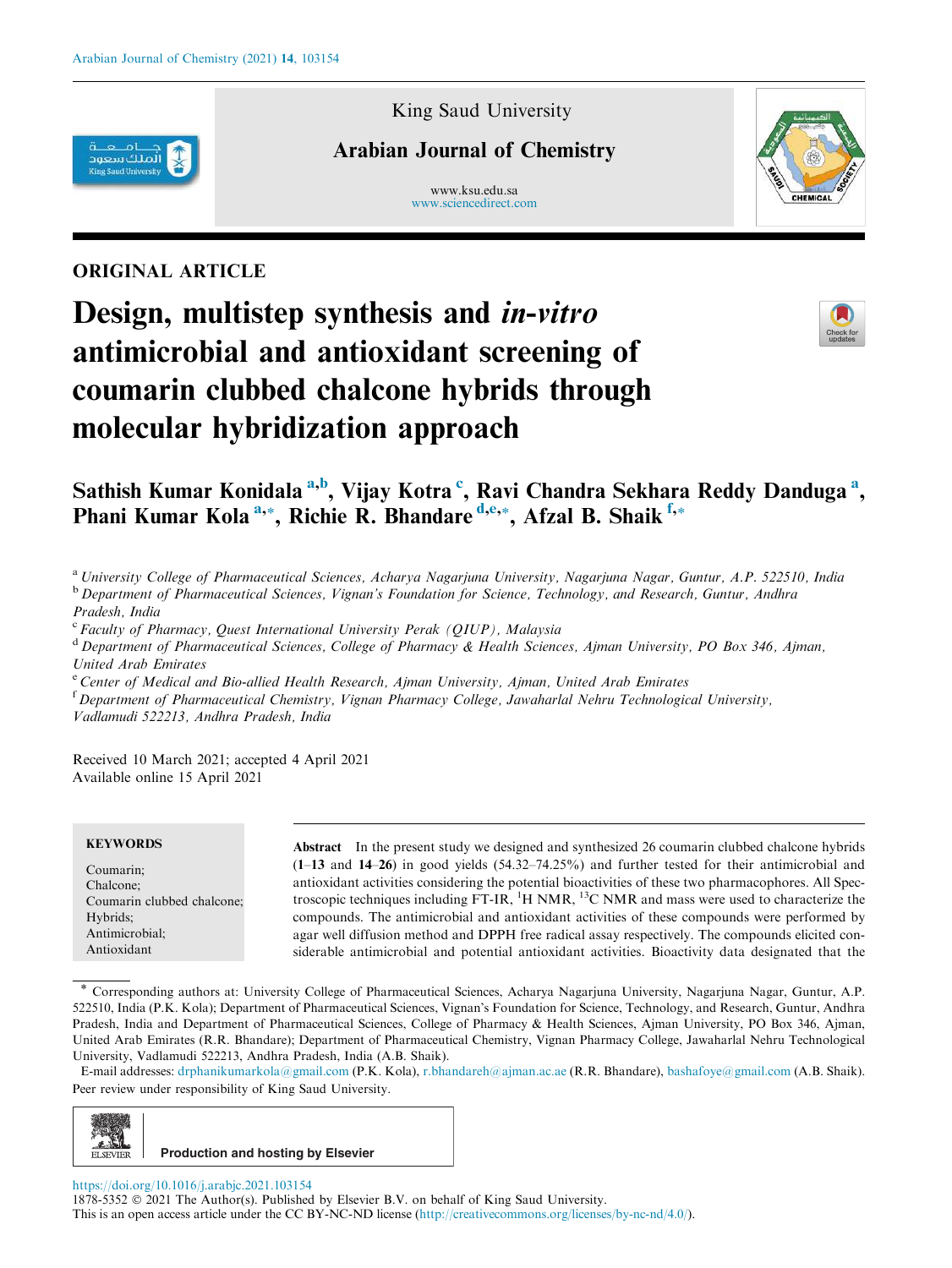compounds 1 and 7 with no and 4-Cl substitution on the phenyl ring of coumarin clubbed chalcones with 3,4-dihydropyrimidine-2-one displayed antibacterial activity with minimum inhibitory concentration (MIC) value of 10  $\mu$ M and 17  $\mu$ M against *Staphylococcus aureus* and MIC value of 8  $\mu$ M and 13  $\mu$ M against *Escherichia coli* and antifungal activity with MIC value of 10  $\mu$ M and 11  $\mu$ M against *Aspergillus niger* respectively. On the other hand, coumarin clubbed chalcones with 3,4-dihy dropyrimidine-2(1H)-thione scaffold (14–26) exhibited potential antioxidant activity. Among them, compounds 22 containing electron releasing 2-OH substituent was the most active with 77.92% scavenging activity, followed by 14 and 26 (75.22% and 71.32%). The promising leads evolved through this investigation are important for the future development of novel and potential antioxidant compounds.

 2021 The Author(s). Published by Elsevier B.V. on behalf of King Saud University. This is an open access article under the CC BY-NC-ND license (http://creativecommons.org/licenses/by-nc-nd/4.0/).

#### 1. Introduction

Molecular hybridization (MH) is one of the commonly employed drug design strategy by medicinal chemists for the design and development of new lead compounds. This approach will yield novel molecules that can interact with multiple sites through unique molecular interactions. MH tactic will potentiate the biological activity of the newly generated pharmacophores and reduce the side effects associated with the individual components (Bruch et.al., 2011). In addition, MH can lead to generation of compounds with altered pharmacokinetic profiles, selectivity, dual and/or different mechanism of actions as well as the greater biological activity (Viegas-Junior et al., 2007). Furthermore, the molecular hybrids produced are rigid scaffolds that have effective interactions with the target.

Coumarins are a type of natural products and are chemically 2H-chromen-2-one derivatives that belongs to a class of natural products known as benzopyrones (Venugopala et.al., 2013, Menezes et.al., 2019, Barot et al., 2015). This scaffold is present in drugs including vitamin K antagonistic anticoagulants-warfarin, dicumarol, acenocoumarol and DNA gyrase inhibitor antibiotic-novobiocin (cathomycin/albamycin) (Ufer, 2005, Cesar et.al., 2004, Holbrook et.al., 2005, Gellert et.al., 1976, Sugino et.al., 1978). Chalcones are another type of natural products containing  $C_6$ - $C_3$ - $C_6$  arrangement and are a kind of open chain flavonoids. Chalcone scaffold has attracted the scientists across the globe and many reviews have highlighted the biological and synthetic utility of these compounds (Yazdan et.al., 2015, Gaonkar et.al., 2017, Zhuang et al., 2017, Habib, 2018). Chalcone scaffold is found in clinically approved drugs including metochalcone



Scheme 1 Synthetic protocol for the preparation of target coumarin clubbed chalcone hybrids (1–13 and 14–26).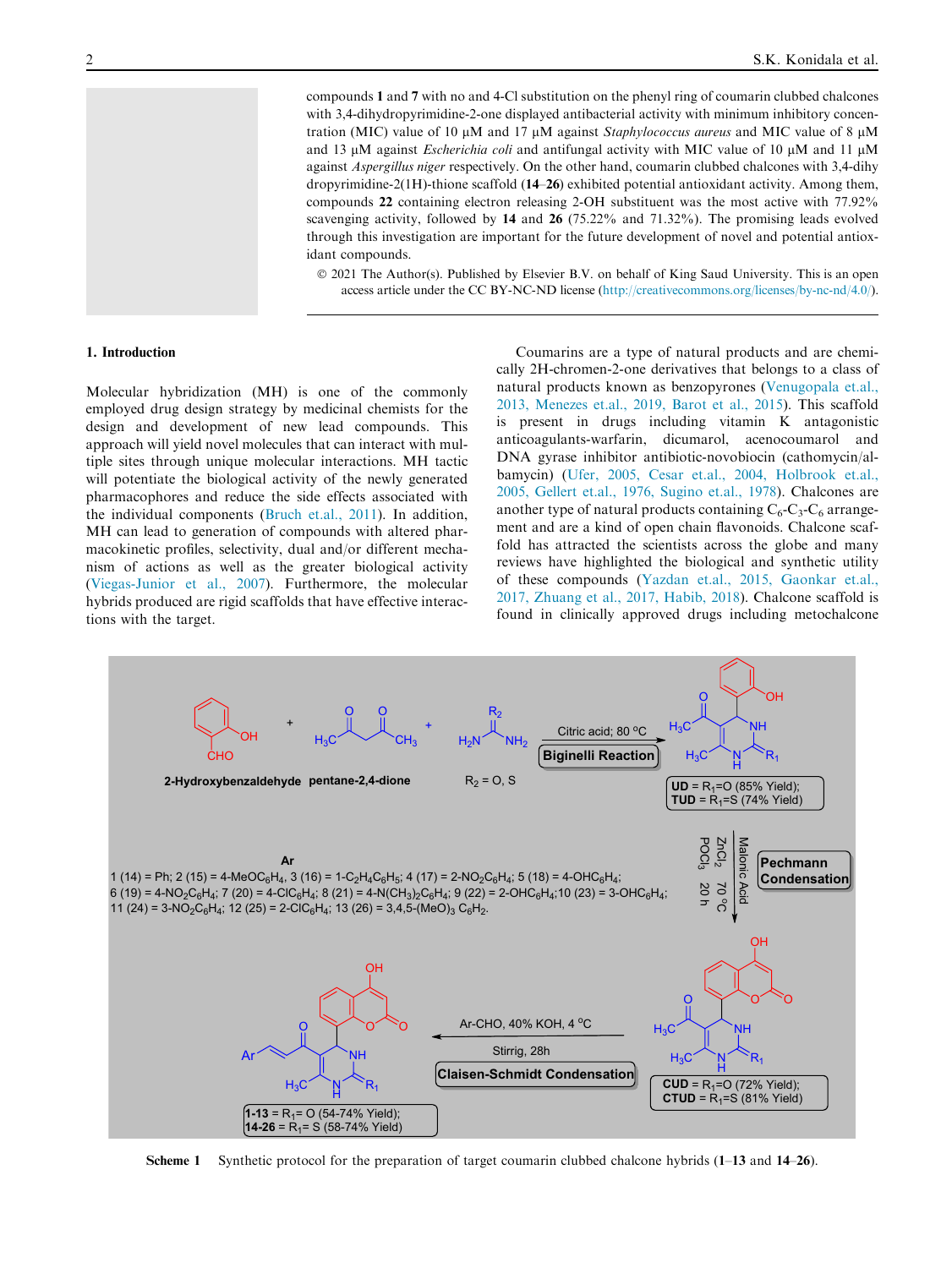

Fig. 1 Structures of clinically useful coumarin and chalcone derivatives.



Fig. 2 Design strategy for coumarin clubbed chalcone hybrids.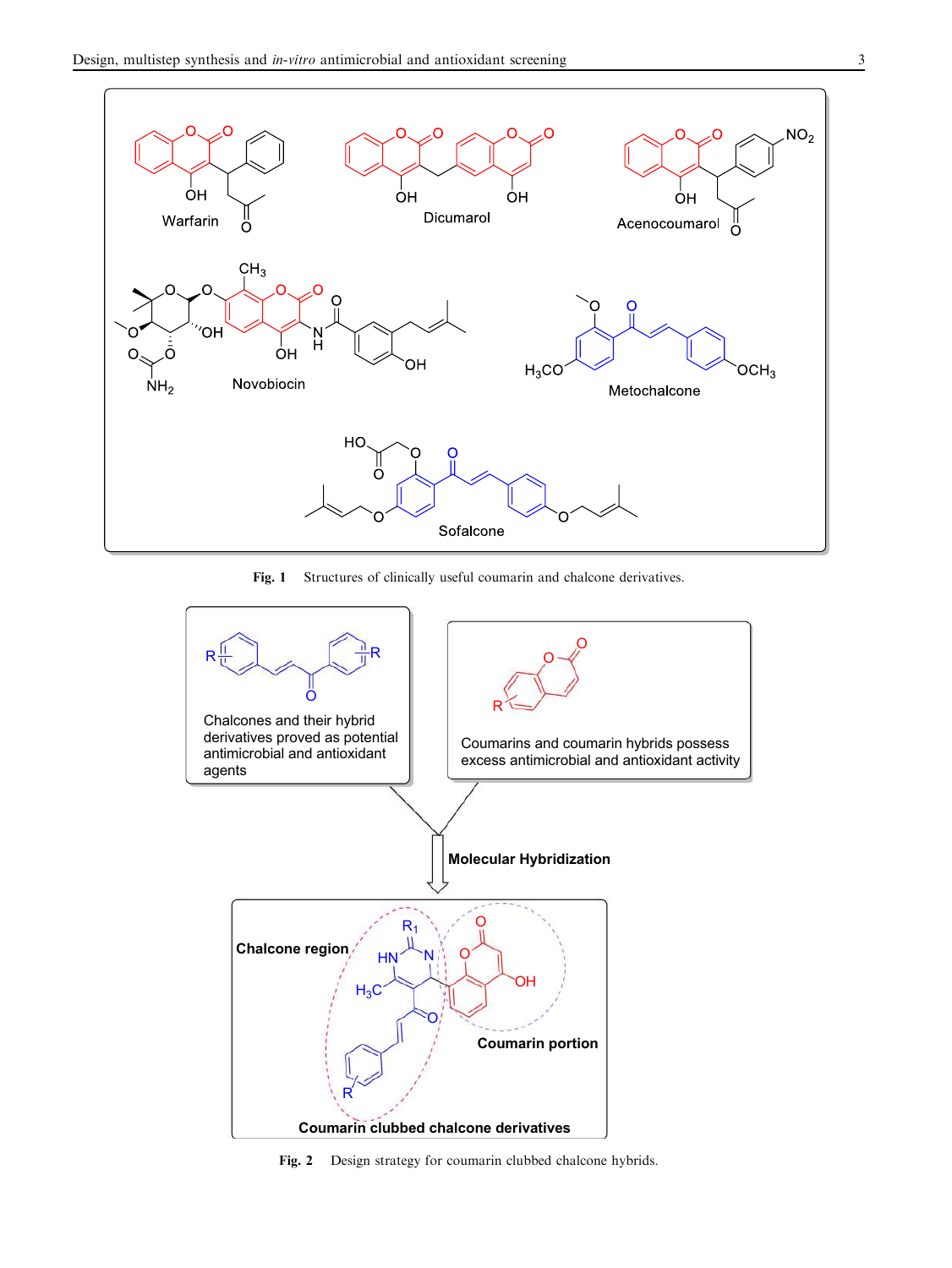| Compound<br>Code | Chemical Structure/Formula                                                                  | Appearance            | $\frac{0}{0}$<br>Yield | Melting<br>Point<br>$(^{\circ}C)$ | Spectral data                                                                                                                                                                                                                                                                                                                                                                                                                                                                                                                                                                                                                                                                  |
|------------------|---------------------------------------------------------------------------------------------|-----------------------|------------------------|-----------------------------------|--------------------------------------------------------------------------------------------------------------------------------------------------------------------------------------------------------------------------------------------------------------------------------------------------------------------------------------------------------------------------------------------------------------------------------------------------------------------------------------------------------------------------------------------------------------------------------------------------------------------------------------------------------------------------------|
| UD               | OН<br>$H_3C$<br>NΗ                                                                          | Colorless<br>crystals | 85                     | $112 - 114$                       | MS $[m/z, \%]$ : 247 (M + 1, 14.8).<br>FT-IR (cm <sup>-1</sup> , KBr): v 1671.24 (C=O), 1734.41 (C=O),<br>2925.58 (C-H), 3060.07 (Ar-C-H), 3370.82 (N-H),<br>$3479.58$ (O-H).<br><sup>1</sup> H NMR (400 MHz, DMSO $d_6$ , ppm): 2. 28 (s, 3H,<br>C-H), 2. 35 (s, 3H, C-H-C=O), 4. 91 (s, 1H, C-H), 6.<br>83–7.86 (m, 5H, aromatic), 9.03 (s, 1H, O–H), 9.71 (s,<br>$1H, O-H$ ).<br><sup>13</sup> C NMR (100 MHz, DMSO $d_6$ , ppm): 41. 8 (C-H), 27. 3<br>(Me), 19. 4 (Me), 106. 2-128. 7 (Ar-C), 145. 4 (CN), 154.<br>$2$ (C-O), 150. 7 (C=O), 192. 5 (C=O).                                                                                                                 |
| CUD              | OH<br>$H_3C$<br>NΗ<br>$H_3C$<br>Ö<br>OH                                                     | Brick red<br>crystals | 72                     | $102 - 104$                       | MS $[m/z, \%]: 315 (M + 1, 18.1)$<br>FT-IR $(cm^{-1}$ , KBr): v 1665.38 (C=O), 1732.21 (C=O),<br>2928.32 (C-H), 3038.55 (Ar-C-H), 3362 (N-H),<br>$3456.29$ (O-H).<br><sup>1</sup> H NMR (400 MHz, DMSO $d_6$ , ppm): 2. 23 (s, 3H,<br>C-H), 2. 32 (s, 3H, C-H), 5. 09 (s, 1H, C-H), 6. 82-7. 69<br>(m, 5H, aromatic), 9. 06 (s, 1H, N-H), 9. 88 (s, 1H,<br>$O-H$ ).<br><sup>13</sup> C NMR (100 MHz, DMSO $d_6$ , ppm): 42. 3 (C-H), 19.<br>27. 40 (Me), 71 (Me), 91. 6–128. 2, (Ar–C), 145. 1 (CN),<br>150. 2, 162. 1, 192. 3 (C=O), 166.8 (C-O)                                                                                                                              |
| $\boldsymbol{l}$ | O<br>NН<br>$H_3C$<br>$C_{23}H_{18}N_2O_5$                                                   | Yellow<br>solid       | 66                     | $91 - 93$                         | MS $[m/z, \%]: 403 (M + 1, 25.6).$<br>FT-IR $(cm^{-1}, KBr):$ v 1057.01, 1282.03, (C-O-C),<br>1474.89, 1601.26 (C=C), 1671.61 (C=O), 1734.27<br>$(C=0)$ , 2925.46 $(C-H)$ , 3060.24 $(Ar-C-H)$ , 3370.44<br>$(O-H)$ , 3479.20 (N-H).<br><sup>1</sup> H NMR (400 MHz, DMSO $d_6$ , ppm): 2. 50 (s, 3H,<br>C-H), 4. 95 (s, 1H, C-H), 6. 91 (s, 2H, N-H) 7. 42-7.65<br>$(m, 9H, Ar), 8.32$ (d, 2H, H-C=C-H), 9.11 (s, 1H,<br>$O-H$ ).<br><sup>13</sup> C NMR (100 MHz, DMSO $d_6$ , ppm): 42. 5 (C–C–H),<br>17. 7 (CH <sub>3</sub> ), 117. 4, -154. 8 (Ar–C), 142. 2 (C=C), 150.<br>2, 162, 2, 193, 3 (C=O), 166, 1(CO).                                                          |
| $\overline{2}$   | ОH<br>Ö<br>Ω<br>NΗ<br>Č٥<br>$H_3C$<br>$H_3CC$<br>$_{\rm H}^{\rm N}$<br>$C_{24}H_{20}N_2O_6$ | Dark red<br>solid     | 57                     | $107 - 109$                       | MS $[m/z, \%]$ : 433 (M + 1, 26.4).<br>FT-IR $(cm^{-1}, KBr): v 830.66$ (o-sub), 1024.16, 1252.28<br>$(C=O-C)$ , 1474.34, 1611.30 $(C=C)$ , 1665.06 $(C=O)$ ,<br>1732.89 (C=O), 2840.59 (C-H), 2928.48 (Ar-C-H),<br>$3362.42$ (O-H), 3436.40 (N-H).<br><sup>1</sup> H NMR (400 MHz, DMSO $d_6$ , ppm): 2. 54 (s, 3H,<br>C-H), 3.78 (s, 3H, C-H), 4.91 (s, 1H, C-H), 6.9 (s, 2H,<br>N-H), 7. 34-7. 84 (m, 8H, Ar), 8. 37 (d, 2H,<br>$H-C=C-H$ , 9.11 (s, 1H, O-H).<br><sup>13</sup> C NMR (100 MHz, DMSO $d_6$ , ppm): 54. 3 (C-H), 42. 2<br>$(C-C-H)$ , 17. 9 (CH <sub>3</sub> ), 91. 4, -159. 2 (Ar-C), 142. 6<br>$(C=C)$ , 150. 4, 162. 6, 193. 5 $(C=O)$ , 166. 5 $(C=O)$ . |
| 3                | OH<br>$\ddot{\mathrm{o}}$<br>NΗ<br>$H_3C$<br>$C_{24}H_{20}N_2O_5$                           | Yellow<br>Solid       | 54                     | $98 - 100$                        | MS $[m/z, %_0]$ : 429 (M + 1, 27.5).<br>FT-IR $\text{(cm}^{-1}$ , KBr): v 1057.08, 1256.20 (C-O-C),<br>1602.23, 1474.92 (C=C), 1674.44 (C=O), 2923.58<br>$(C-H)$ , 3038.25 (Ar-C-H), 3269.81 (O-H), 3462.92<br>$(N-H)$ .<br><sup>1</sup> H NMR (400 MHz, DMSO $d_6$ , ppm): 2. 48 (s, 3H,<br>C-H), 4. 74 (s, 1H, C-H), 6. 12 (s, 2H, N-H), 6. 62–7.<br>41 (m, 9H, Ar), 7. 82 (d, 4H, C=C), 9. 05 (s, 1H, O-H).<br><sup>13</sup> C NMR (100 MHz, DMSO $d_6$ , ppm): 42. 1 (C-C-H),<br>17. 6 (Me), 91. 2–154. 2 (Ar–C), 141. 3, 151. 4 (C=C),<br>150. 1, 162. 4 193. 2 (C=O), 166. 6 (C-O).                                                                                      |
| 4                |                                                                                             | Green<br>solid        | 70                     | $135 - 137$                       | MS $[m/z, \%]$ : 448 (M + 1, 25.3).<br>FT-IR $(cm^{-1}, KBr): v 756.09$ (o-sub), 1236.52 (C-O-C),<br>1384.47, 1531.29 (NO <sub>2</sub> ), 1608.38 (C=C), 1672.94 (C=O),<br>2925.35 (C-H), 3042.09 (Ar-C-H), 3378.02 (O-H),                                                                                                                                                                                                                                                                                                                                                                                                                                                     |

**Table 1** Physical and spectral properties of coumarin-chalcone hybrids  $(1-13)$ .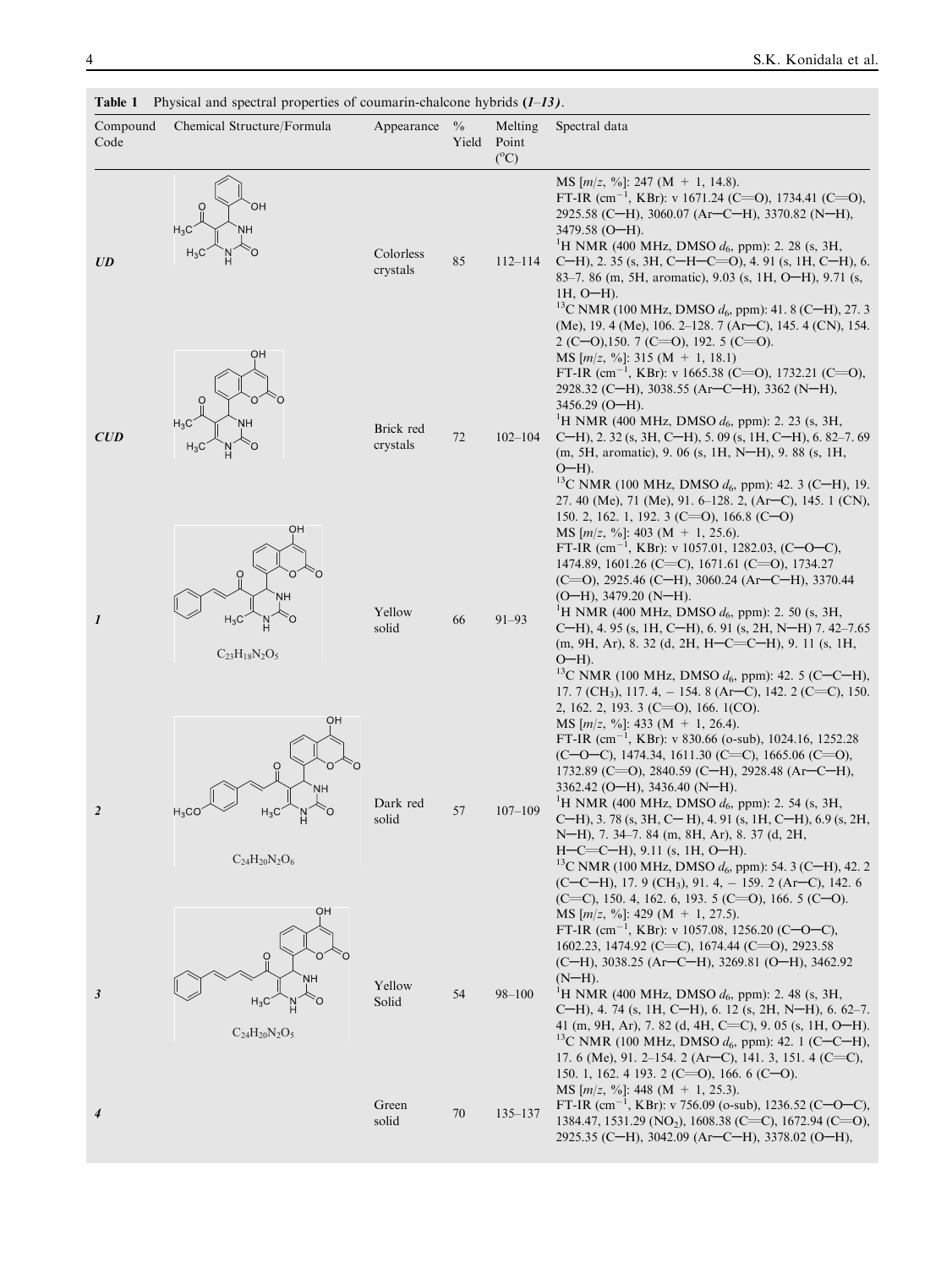### Table 1 (*continued*)

| Compound<br>Code | Chemical Structure/Formula                                                                                          | Appearance             | $\frac{0}{0}$<br>Yield | Melting<br>Point<br>$(^{\circ}C)$ | Spectral data                                                                                                                                                                                                                                                                                                                                                                                                                                                                                                                                                                                                                                                                                                                                                   |
|------------------|---------------------------------------------------------------------------------------------------------------------|------------------------|------------------------|-----------------------------------|-----------------------------------------------------------------------------------------------------------------------------------------------------------------------------------------------------------------------------------------------------------------------------------------------------------------------------------------------------------------------------------------------------------------------------------------------------------------------------------------------------------------------------------------------------------------------------------------------------------------------------------------------------------------------------------------------------------------------------------------------------------------|
|                  | OH<br>NO <sub>2</sub><br>$\overline{O}$<br>NΗ<br>$H_3C$<br>Ó<br>$C_{23}H_{17}N_3O_7$                                |                        |                        |                                   | $3445.29$ (N-H).<br><sup>1</sup> H NMR (400 MHz, DMSO $d_6$ , ppm): 2. 49 (s, 3H,<br>C-H), 4. 93 (s, 1H, C-H), 7. 10 (s, 2H, N-H) 7. 36–8. 10<br>$(m, 8H, Ar), 8.45$ (d, 2H, H–C=C–H), 9.09 (s, 1H,<br>$O-H$ ).<br><sup>13</sup> C NMR (100 MHz, DMSO $d_6$ , ppm): 42.7 (C-C-H),<br>18.3 (Me), 91.2-154.1 (Ar-C), 147.3 (C-N), 152.6<br>(C=C), 166.3 (C-O), 150.5, 162.8, 193.5 (C=O).                                                                                                                                                                                                                                                                                                                                                                         |
| 5                | OН<br>$\frac{0}{1}$<br>NΗ<br>HC<br>$H_3C$<br>OH                                                                     | Brown<br>solid         | 66                     | $127 - 129$                       | MS [ $m/z$ , %]: 419 (M + 1, 27.3).<br>FT-IR $\text{(cm}^{-1}, \text{KBr})$ : v 758.85 (p-sub), 1053.90, 1255.92<br>$(C=O-C)$ , 1474.43, 1611.82 $(C=C)$ , 1670.42 $(C=O)$ ,<br>1729.54 (C=O), 2936.77 (C-H), 3056.06 (Ar-C-H),<br>3274.30 (O-H), 3469.42 (N-H).<br><sup>1</sup> H NMR (400 MHz, DMSO $d_6$ , ppm): 2. 27 (s, 3H,<br>C-H), 4.88 (s, 1H, C-H), 5.22 (s, 1H, O-H), 6.78 (s,<br>2H, N-H), 7. 15-7. 65 (m, 8H, Ar), 8. 17 (d, 2H,<br>$H-C=C-H$ ), 9. 56 (s, H, O-H).<br><sup>13</sup> C NMR (100 MHz, DMSO $d_6$ , ppm): 43.3 (C-CH),<br>17.95 (Me), 115.2–154.3 (Ar–C), 142.6 (C=C), 166.7<br>$(C=0)$ , 150.1, 162.2, 157.2, 193.5 $(C=0)$ .<br>MS $[m/z, \%]$ : 448 (M + 1, 27.3).<br>FT-IR $(cm^{-1}, KBr): v 758.70 (p-sub), 1058.90, 1282.41)$ |
| 6                | $\frac{0}{1}$<br>NН<br>$H_3C$<br>Ő<br>$C_{23}H_{18}N_2O_6$                                                          | Brown<br>solid         | 54                     | $173 - 174$                       | $(C-O-C)$ , 1345.72, 1522.95 (NO <sub>2</sub> ), 1474.91, 1602.80<br>(C=C), 1692.09 (C=O), 2927.05 (C-H), 3081.44<br>$(Ar-C-H)$ , 3113.81 (O-H), 3479.91 (N-H).<br><sup>1</sup> H NMR (400 MHz, DMSO $d_6$ , ppm): 2. 42 (s, 3H,<br>C-H), 4. 75 (s, 1H, C-H), 7. 05 (s, 2H, N-H), 7. 34–7.<br>78 (m, 8H, Ar), 8. 30 (d, 2H, H–C=C–H), 9. 05 (s, 1H,<br>$O-H$ ).<br><sup>13</sup> C NMR (100 MHz, DMSO $d_6$ , ppm): 45.6 (C-C-H),<br>20.13 (Me), 95.2–154.2 (Ar–C), 142.3 (C=C), 166.4<br>$(C=0)$ , 150.5, 162.4, 193.6 $(C=0)$ .                                                                                                                                                                                                                               |
| 7                | OН<br>$\overline{a}$<br>Ο<br>NΗ<br>CI<br>$H_3C$<br>O<br>$C_{23}H_{17}C1N_2O_5$                                      | Golden<br>yellow solid | 78                     | $182 - 184$                       | MS $[m/z, \%]$ : 438 (M + 2, 32.1).<br>FT-IR (cm <sup>-1</sup> , KBr): v 758.80 (p-sub), 1133.74 (C-Cl),<br>1057.02, 1281.65 (C-O-C), 1474.92, 1601.50 (C=C),<br>1672.64 (C=O), 1732.87 (C=O), 2928.97 (C-H), 3062.82<br>(C-H Ar), 3238.59 (O-H), 3438.02 (N-H).<br><sup>1</sup> H NMR (400 MHz, DMSO $d_6$ , ppm): 2. 49 (s, 3H,<br>C-H), 4. 92 (s, 1H, C-H), 7. 03-7. 75 (m, 12H, Ar), 9. 09<br>$(s, 1H, 0-H).$<br><sup>13</sup> C NMR (100 MHz, DMSO $d_6$ , ppm): 43.2 (C–C–H),<br>20.4 (Me), 92.1–154.4 (Ar–C), 143.5 (C=C), 166.7<br>$(C=0)$ , 150.1, 162.8, 193.3 $(C=0)$ .                                                                                                                                                                              |
| 8                | OH<br>O<br>NΗ<br>$H_3$ <sub>C</sub><br>$H_3C$<br>CH <sub>3</sub><br>$\rm{C}_{23}\rm{H}_{17}\rm{C}l\rm{N}_2\rm{O}_5$ | Dark<br>brown solid    | 58                     | $144 - 146$                       | MS $[m/z, \%]$ : 446 (M + 1, 27.5).<br>FT-IR (cm <sup>-1</sup> , KBr): v 765.60 (p-sub), 1058.20, 1268.19<br>$(C-O-C)$ , 1472.76, 1608.99 $(C=C)$ , 1713.23 $(C=O)$ ,<br>2925.02 (C-H), 3032.82 (C-H Ar), 3225.82 (O-H),<br>$3402.82$ (N-H).<br><sup>1</sup> H NMR (400 MHz, DMSO $d_6$ , ppm): 2. 47 (s, 3H,<br>C-H), 3. 10 (s, 6H, C-H), 5. 05 (s, 1H, C H), 6. 50 (s, 2H,<br>N-H), 7. 25-7. 73 (m, 8H, Ar), 7. 95 (d, 2H,<br>$H-C=C-H$ , 9. 05 (s, 1H, O-H).<br><sup>13</sup> C NMR (100 MHz, DMSO $d_6$ , ppm): 45.1 (C-C-H),<br>40.2 (N-C-H), 20.7 (Me), 92.5-154.4 (Ar-C-N), 142.1<br>(C=C), 166.3 (C-O), 150.4, 162.2, 193.6 (C=O).                                                                                                                      |
| 9                |                                                                                                                     | Orange<br>solid        | 68                     | $155 - 157$                       | MS $[m/z, \%]$ : 419 (M + 1, 25.3).<br>FT-IR (KBr, cm <sup>-1</sup> ): v 757.02 (o-sub), 1056.19, 1246.19<br>$(C=O-C)$ , 1475.03, 1601.37 $(C=C)$ , 1667.34 $(C=O)$ ,<br>2928.10 (C-H), 3062.02 (C-H Ar), 3234.69 (O-H),<br>(continued on next page)                                                                                                                                                                                                                                                                                                                                                                                                                                                                                                            |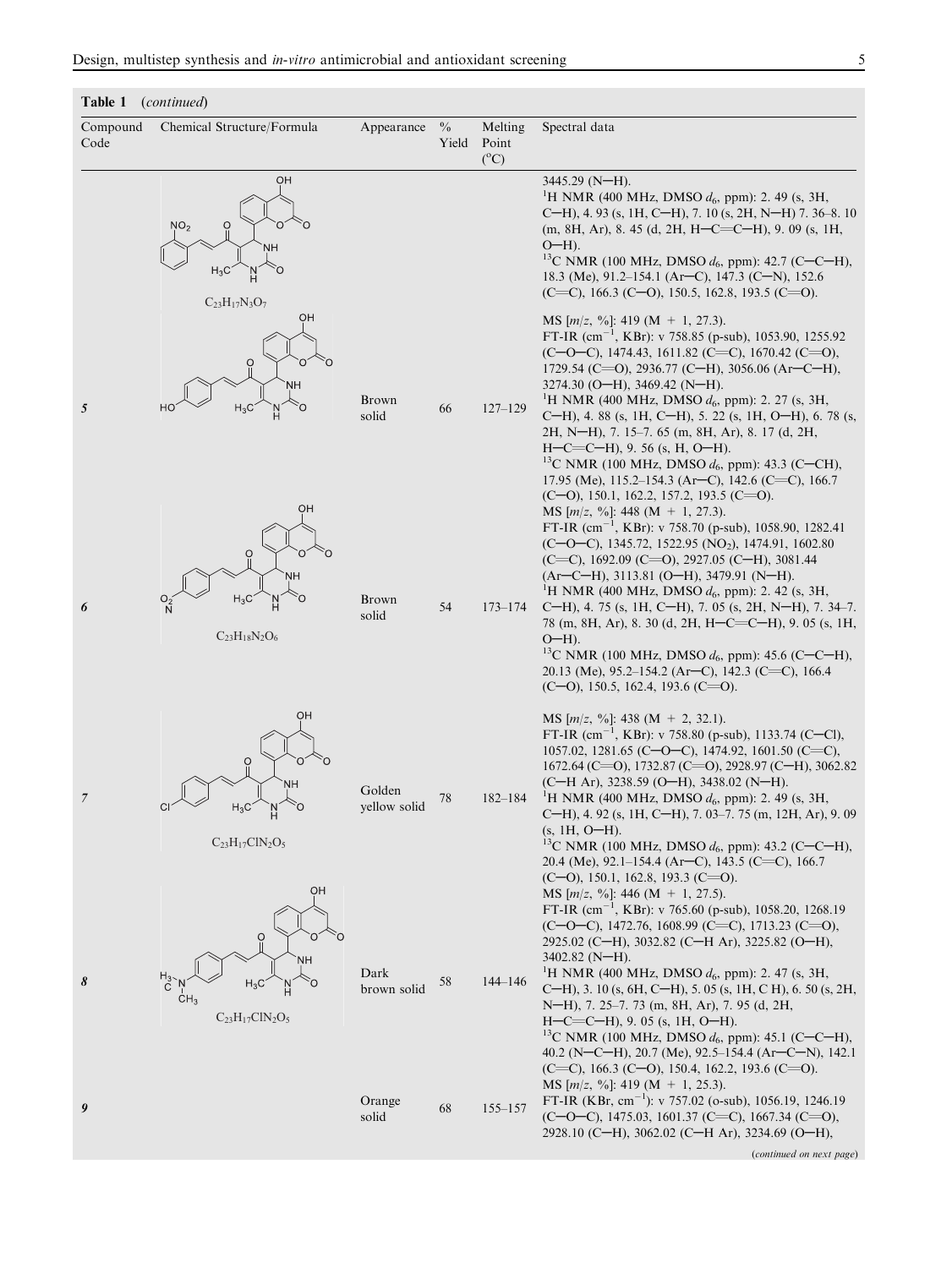## Table 1 (*continued*)

| Compound<br>Code | Chemical Structure/Formula                                                                                  | Appearance              | $\frac{0}{0}$<br>Yield | Melting<br>Point<br>$(^{\circ}C)$ | Spectral data                                                                                                                                                                                                                                                                                                                                                                                                                                                                                                                                                                                                                                                                                        |
|------------------|-------------------------------------------------------------------------------------------------------------|-------------------------|------------------------|-----------------------------------|------------------------------------------------------------------------------------------------------------------------------------------------------------------------------------------------------------------------------------------------------------------------------------------------------------------------------------------------------------------------------------------------------------------------------------------------------------------------------------------------------------------------------------------------------------------------------------------------------------------------------------------------------------------------------------------------------|
|                  | OH<br>OH<br>Ö<br>NΗ<br>$H_3C$<br>$C_{23}H_{17}C1N_2O_5$<br>OН                                               |                         |                        |                                   | $3452.63$ (N-H).<br><sup>1</sup> H NMR (400 MHz, DMSO $d_6$ , ppm): 2. 38 (s, 3H,<br>C-H), 4. 74 (s, 1H, C-H), 5. 27 (s, 1H, O-H), 6. 72 (s,<br>2H, N-H), 7. 20–7. 84 (m, 8-H, Ar), 8. 21 (d, 2H,<br>$H-C=C-H$ , 9. 51 (s, 1H, O-H).<br><sup>13</sup> C NMR (100 MHz, DMSO $d_6$ , ppm): 43.4 (C-H), 20.2<br>(Me), 91.3-148.4 (Ar-C), 152.4 (C=C), 154.6<br>$(Ar-C-N)$ , 157.4, 166.7 (C-O), 150.7, 162.8, 193.1<br>$(C=0)$ .<br>MS $[m/z, \%]: 419 (M + 1, 25.3).$                                                                                                                                                                                                                                  |
| 10               | O<br>HO<br>ΝН<br>$H_3C$<br>Ö<br>$C_{23}H_{18}N_2O_6$                                                        | Yellow<br>solid         | 53                     | $136 - 138$                       | FT-IR (KBr, cm <sup>-1</sup> ): v 757.58 (m-sub), 1058.43, 1256.20<br>$(C=O-C)$ , 1474.96, 1601.00 $(C=C)$ , 1672.46 $(C=O)$ ,<br>1730.83 (C=O), 2930.94 (C-H), 3046.83 (C-H Ar),<br>$3237.16$ (O-H), 3458.30 (N-H).<br><sup>1</sup> H NMR (400 MHz, DMSO $d_6$ , ppm): 2. 44 (s, 3H,<br>C-H), 5. 03 (s, 1H, C-H), 5. 37 (s, 1H, O-H), 6. 78 (s,<br>2H, N-H), 7. 15-7. 77 (m, 8H, Ar), 8. 05 (d, 2H,<br>$H-C=C-H$ , 9.08 (s, 1H, O-H).<br><sup>13</sup> C NMR (100 MHz, DMSO $d_6$ , ppm): 45.2 (C-H), 20.4<br>(Me), $91.2-148.2$ (Ar–C), 142.5 (C=C), 154.3<br>$(Ar-C-N)$ , 158.2, 166.3 (C-O), 150.2, 162.3, 193.4                                                                                 |
| 11               | OH<br>Ò<br>O<br>O<br>O <sub>2</sub><br>NΗ<br>$H_3C$<br>Ö<br>$C_{23}H_{17}N_3O_7$                            | Greenish<br>white solid | 59                     | $103 - 105$                       | $(C=0)$ .<br>MS $[m/z, \%]$ : 448 (M + 1, 25.3).<br>FT-IR $\text{(cm}^{-1}$ , KBr): v 753.98 (m-sub), 1035.69, 1235.69<br>(C-O-C), 1282.52, 1489.11 (nitro), 1474.83, 1609.12<br>(C=C), 1673.54 (C=O), 2926.11 (C-H), 3049.26 (C-H)<br>Ar), 3238.56 (O-H), 3385.87 (N-H),<br><sup>1</sup> H NMR (400 MHz, DMSO $d_6$ , ppm): 2. 38 (s, 3H,<br>C-H), 4.89 (s, 1H, C-H), 6.49 (s, 2H, N-H), 7.13-7.<br>85 (m, 8H, Ar), 8. 52 (d, 2H, H-C=C-H), 9. 81 (s, 1H,<br>$O-H$ ).<br><sup>13</sup> C NMR (100 MHz, DMSO $d_6$ , ppm): 41.9 (C–C–H)<br>17.8 (Me), 92.4–148.5 (Ar–C), 142.7 (C=C), 147.5, 154.3                                                                                                   |
| 12               | OH<br>O<br>NΗ<br>Ö<br>$H_3C$<br>$C_{23}H_{17}C1N_2O_5$                                                      | Brown<br>solid          | 57                     | $106 - 107$                       | $(Ar-C-N)$ , 166.7 (C-O), 150.6, 162.1, 193.2 (C=O).<br>MS $[m/z, \%]$ : 438 (M + 2, 32.5).<br>FT-IR (cm <sup>-1</sup> , KBr): v 757.55 (o-sub), 1129.44 (C-Cl),<br>1071.50, 1235.69 (C-O-C), 1476.30, 1610.40 (C=C),<br>1673.89 (C=O), 2926.15 (C-H), 3058.04 (C-H Ar),<br>3167.68 (O-H), 3379.99 (N-H).<br><sup>1</sup> H NMR (400 MHz, DMSO $d_6$ , ppm): 2. 41 (s, 3H,<br>$C-H$ ), 4. 95 (s, 1H, $C-H$ ), 6. 81 (s, 2H, N-H), 6. 81–7.<br>45 (m, 8H, Ar), 8. 20 (d, 2H, $H-C=C-H$ ), 9. 03 (s, 1H,<br>$O-H$ ).<br><sup>13</sup> C NMR (100 MHz, DMSO $d_6$ , ppm): 42.3 (C-C-H),<br>20.2 (Me), 91.7-148.1 (Ar-C), 122.2 (C=C), 134.5<br>(C-Cl), 154.3 (Ar-C-N), 166.3 (C-O), 150.2, 162.6,       |
| 13               | OH<br>$\circ$<br>O<br>$H_3CO$<br>NΗ<br>$H_3C$<br>Ò<br>$H_3CO$<br>$\overline{O}CH_3$<br>$C_{26}H_{24}N_2O_8$ | Brick red<br>solid      | 65                     | $153 - 155$                       | 193.2 (C=O).<br>MS $[m/z, %_0]$ : 493 (M + 1, 28.7).<br>FT-IR (cm <sup>-1</sup> , KBr): v 645.72, 758.51 (3,4,5-sub), 1055.43,<br>1281.26 (C-O-C), 1601.22 (C=C), 1675.62 (C=O),<br>2839.95 (C-H), 2939.21 (C-H Ar), 3234.51 (O-H),<br>$3414.49$ (N-H).<br><sup>1</sup> H NMR (400 MHz, DMSO $d_6$ , ppm): 2. 47 (s, 3H,<br>C-H), 3. 91 (s, 9H, C-H), 4. 78 (s, 1H, C-H), 6. 75 (s,<br>2H, N-H), 7. 22–7. 68 (m, 6H, Ar), 8. 10 (s, 2H,<br>$H-C=C-H$ , 9.08 (s, 1H, O-H).<br><sup>13</sup> C NMR (100 MHz, DMSO $d_6$ , ppm): 40.4 (C-H), 20.5<br>(Me), 56.5, 60.7 (O–CH <sub>3</sub> ), 92.4–148.5 (Ar–C), 142.5<br>(C=C), 154.5 (Ar–C–N), 138.5, 153.1, 166.3 (C–O),<br>150.7, 162.4, 193.6 (C=O). |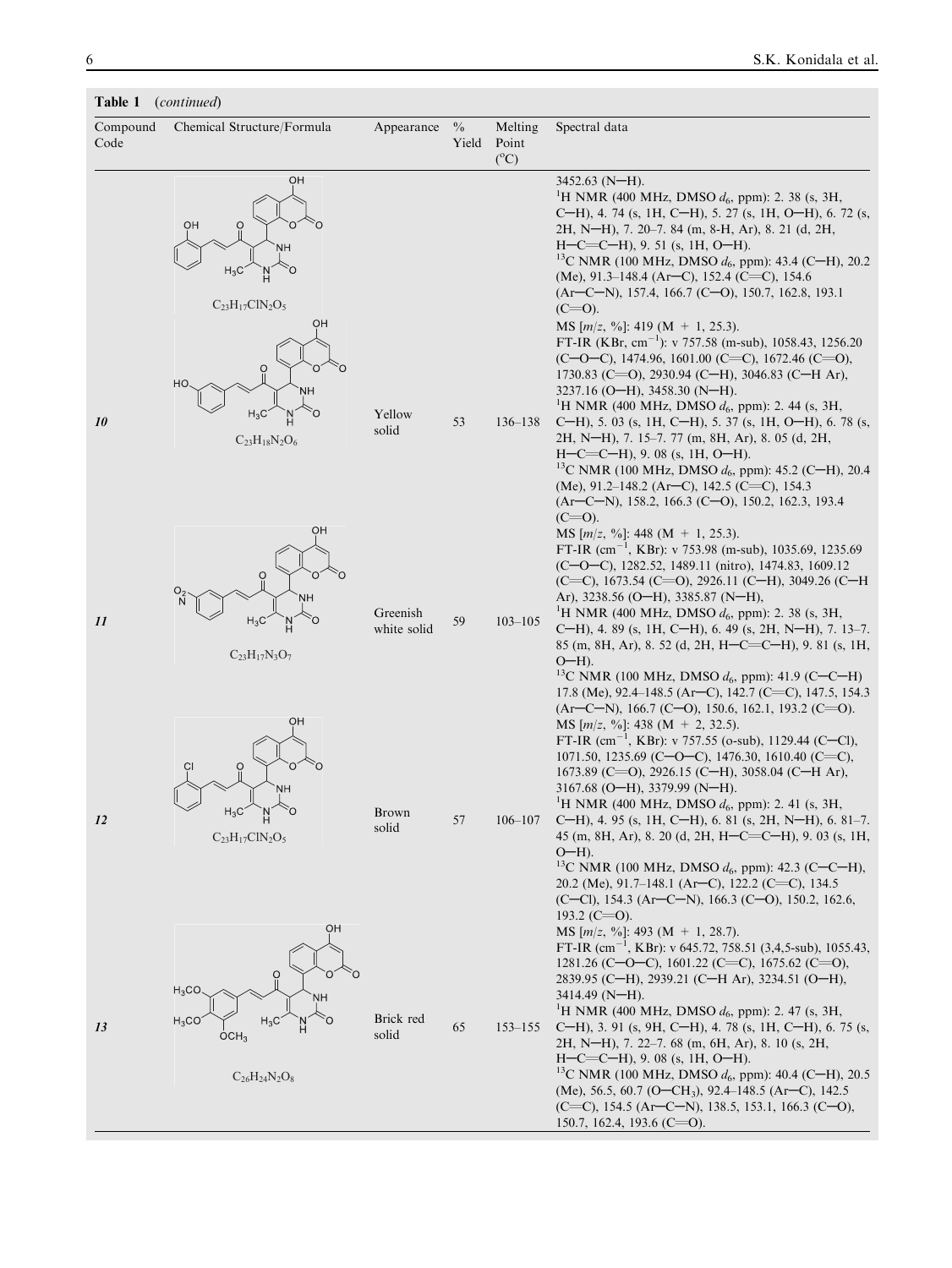|                  | Table 2 Physical properties and spectral data of hybrids 14–26. |                             |                        |                                   |                                                                                                                                                                                                                                                                                                                                                                                                                                                                                                                                                                                                                                                                                 |  |  |  |  |
|------------------|-----------------------------------------------------------------|-----------------------------|------------------------|-----------------------------------|---------------------------------------------------------------------------------------------------------------------------------------------------------------------------------------------------------------------------------------------------------------------------------------------------------------------------------------------------------------------------------------------------------------------------------------------------------------------------------------------------------------------------------------------------------------------------------------------------------------------------------------------------------------------------------|--|--|--|--|
| Compound<br>Code | Chemical Structure/Formula                                      | Appearance                  | $\frac{0}{0}$<br>Yield | Melting<br>Point<br>$(^{\circ}C)$ | Spectral data                                                                                                                                                                                                                                                                                                                                                                                                                                                                                                                                                                                                                                                                   |  |  |  |  |
| <b>TUD</b>       | O<br>OН<br>$H_3C'$<br>NН<br>$C_{13}H_{14}N_2O_2S$               | Cream<br>colour<br>crystals | 74                     | $173 - 175$                       | MS $[m/z, \%]: 263 (M + 1, 12).$<br>FT-IR (KBr, cm <sup>-1</sup> ): v 1275.21 (C-O), 1472.97, 1602.84<br>(C=C), 1671.10 (C=O), 2925.07 (C-H), 3021.42<br>$(Ar-C-H)$ , 3420.82 (O-H), 3248.73 (N-H).<br><sup>1</sup> H NMR (400 MHz, DMSO $d_6$ , ppm): 1. 35 (s, 3H,<br>C-H), 2. 03 (s, 2H, N-H, Ar), 2. 82 (s, 3H,<br>$C-H-C=O$ , 4. 96 (s, 1H, C-H), 5. 21 (s, 1H, O-H), 6.<br>$56-6.95$ (m, 4H, Ar).<br><sup>13</sup> C NMR (100 MHz, DMSO $d_6$ , ppm): 42.5 (C–H, Ar),<br>27.2 (Me), 17.8 (Me), 104.6-128.6 (Ar-C), 154. 6<br>$(C-O-H)$ , 158. 1 $(C-N)$ , 174. 5 $(C=S)$ , 196. 3 $(C=O)$ .                                                                               |  |  |  |  |
| <b>CTUD</b>      | OН<br>$\Omega$<br>NΗ<br>$H_3C$<br>$C_{23}H_{18}N_2O_4S$         | Red<br>crystals             | 81                     | $111 - 113$                       | MS $[m/z, %0]$ : 331 (M + 1, 9).<br>FT-IR $\text{(cm}^{-1}$ , KBr): v 1475.26 (C=C), 1612.04 (C-O),<br>1665.93 (C=O), 2930.11 (C-H), 3016.77 (C-H Ar),<br>3248.29 (N-H), 3418.82 (O-H).<br><sup>1</sup> H NMR (400 MHz, DMSO $d_6$ , ppm): 1. 26 (s, 3H,<br>C-H), 2. 08 (s, 2H, N-H, Ar), 2. 62 (s, 3H,<br>C-H-C=O), 4. 74 (s, 1H, C-H), 6. 76-7. 10 (m, 4H,<br>Ar), 9. 35 (s, 1H, $O-H$ ).<br><sup>13</sup> C NMR (100 MHz, DMSO $d_6$ , ppm): 43.7 (C-H, Ar),<br>27.6 (Me), 15.4 (Me), 91.6–148.2 (Ar–C), 158. 4 (CN),<br>166. 2 (C-O), 174. 1 (C=S), 160. 5, 196. 7 (C=O).                                                                                                   |  |  |  |  |
| 14               | OН<br>O<br>NΗ<br>`S<br>$H_3C$<br>$C_{23}H_{18}N_2O_4S$          | Yellow<br>solid             | 69                     | $106 - 108$                       | MS $[m/z, %]$ : 419 (M + 1, 11).<br>FT-IR (cm <sup>-1</sup> , KBr): v 1039.60, 1232.87 (C-O), 1490.49,<br>1608.91 (C=C), 1671.08 (C=O), 2850.79 (C-H), 2919.91<br>(Ar-C-H), 3347.96 (N-H), 3472.96 (O-H).<br><sup>1</sup> H NMR (400 MHz, DMSO $d_6$ , ppm): 2. 42 (s, 3H,<br>C-H), 4.85 (s, 1H, C-H), 6.35 (s, 2H, N-H), 6.37–7.33<br>(m, 9H, Ar), 7.89 (d, 2H, C=C), 9.12 (s, 1H, O-H).<br><sup>13</sup> C NMR (100 MHz, DMSO $d_6$ , ppm): 43.7 (C–C–H),<br>17.2 (Me), 91.5–148.5 (Ar–C), 166.1 (C–O–H), 167.8<br>$(C-N)$ , 174.4 $(C=$ S), 160.6, 193.8 $(C=$ O).                                                                                                           |  |  |  |  |
| 15               | OH<br>O<br>NН<br>$H_3CC$<br>$H_3C$<br>$C_{24}H_{20}N_2O_5S$     | Dark red<br>solid           | 61                     | $146 - 148$                       | MS $[m/z, \%]$ : 449 (M + 1, 10).<br>FT-IR $(cm^{-1}, KBr): v 759.79$ (o-sub), 1050.02, 1287.92<br>(C-O), 1425.17 (C=C), 3424.04 (O-H), 1602.27 (C=C),<br>1682.31 (C=O), 2948.84 (C-H), 3055.15 (Ar-C-H),<br>3318.93 (N-H).<br><sup>1</sup> H NMR (400 MHz, DMSO $d_6$ , ppm): 2. 38 (s, 3H,<br>C-H), 3. 14 (s, 3H, C-H), 4. 66 (s, 1H, C-H), 6. 11 (2H,<br>N-H), 6. 69-7. 21 (m, 8H, Ar), 7. 61 (d, 2H, C=C), 9.58<br>$(s, 1H, 0-H).$<br><sup>13</sup> C NMR (100 MHz, DMSO $d_6$ , ppm): 55.4 (Me), 42.9<br>$(C-C-H)$ , 15.8 (Me), 91.2-148.5 (Ar-C), 152. 5 (C=C),<br>158. 2 (C-OCH <sub>3</sub> ), 166. 8 (C-O-H), 167. 4 (C-N), 174. 1<br>$(C=$ S), 160.7, 193.2 $(C=$ O). |  |  |  |  |
| 16               | OH<br>NΗ<br>$H_3C$<br>$C_{25}H_{20}N_{2}O_{4}S$                 | Yellow<br>solid             | 58                     | $142 - 144$                       | MS $[m/z, \%]: 445 (M + 1, 8).$<br>FT-IR $(cm^{-1}, KBr): v 753.87 (Ar), 1411.10 (C=C),$<br>1688.83 (C=O), 2893.03 (C-H), 3013.90 (Ar-C-H),<br>3218.17 (N-H), 3415.38 (O-H).<br><sup>1</sup> H NMR (400 MHz, DMSO $d_6$ , ppm): 2. 56 (s, 3H,<br>C-H), 4.85 (s, 1H, C-H), 6.15 (s, 2H, N-H), 6.91-7.35<br>$(m, 9H, Ar), 7.55$ (d, 2H, C=C), 9.47 (s, 1H, O-H).<br><sup>13</sup> C NMR (100 MHz, DMSO $d_6$ , ppm): 43.7 (C-C-H),<br>17.3 (Me), $91.8-135.4$ (Ar–C), 131. 5, 151. 5 (C=C), 166.<br>2 (C-O), 167. 9 (C-N), 174. 7 (C=S), 160.3, 193.4<br>$(C=0)$ .                                                                                                                |  |  |  |  |
| 17               |                                                                 | Green solid                 | 66                     | $152 - 154$                       | MS [ $m/z$ , %]: 464 (M + 1, 8).<br>FT-IR $(cm^{-1}, KBr): v 783.91 (p-sub), 1045.88, 1282.05)$<br>(C-O), 1445.24 (C=C), 1382.15, 1535.04 (NO <sub>2</sub> ), 1684.37<br>(C=O), 2938.22 (C-H), 3019.29 (Ar-C-H), 3284.49<br>(continued on next page)                                                                                                                                                                                                                                                                                                                                                                                                                            |  |  |  |  |

| Design, multistep synthesis and in-vitro antimicrobial and antioxidant screening |  |
|----------------------------------------------------------------------------------|--|
|                                                                                  |  |

(*continued on next page*)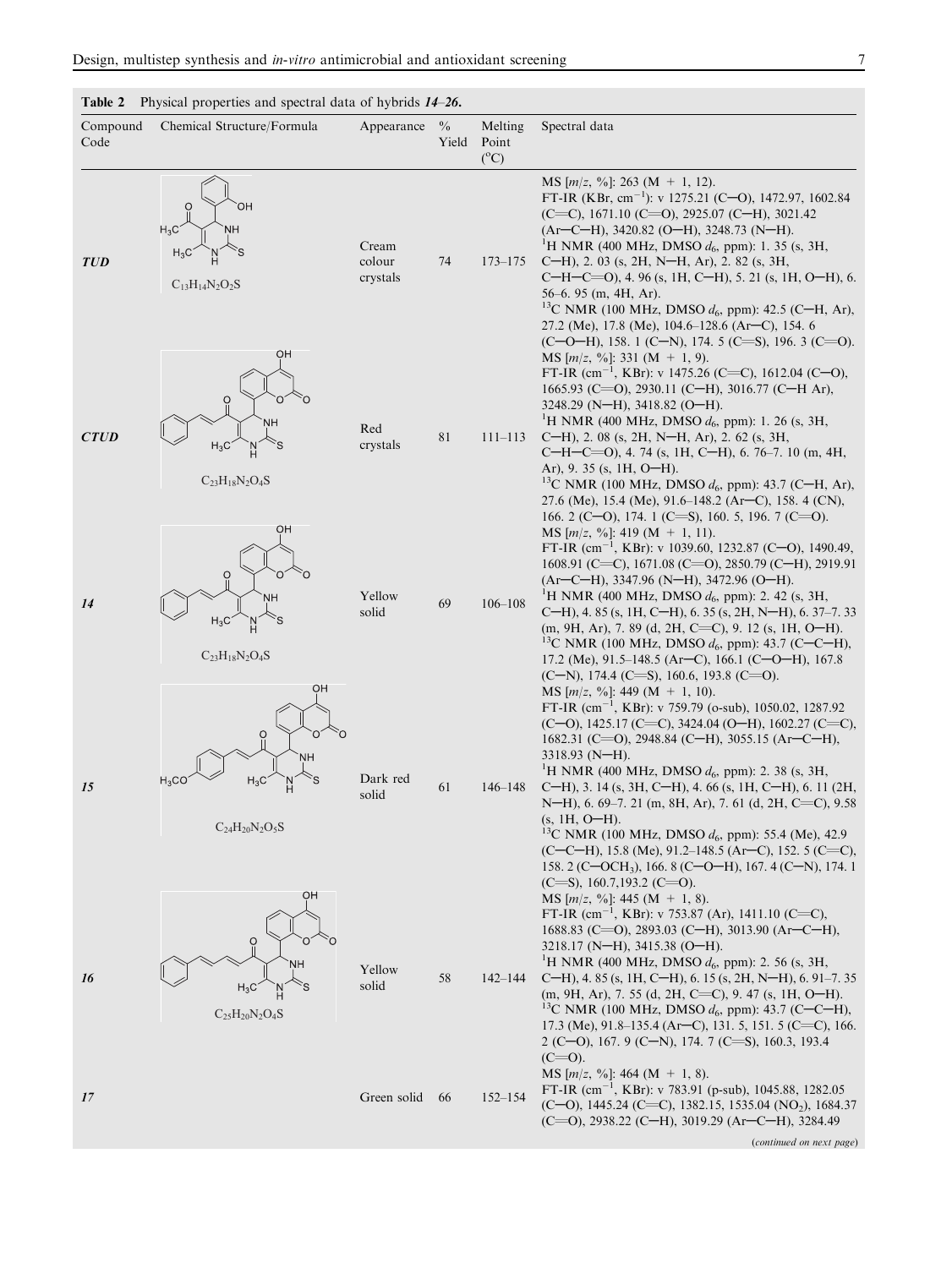| Compound<br>Code | $\mathcal{L}$<br>Chemical Structure/Formula                                        | Appearance                | $\frac{0}{0}$<br>Yield | Melting<br>Point<br>$(^{\circ}C)$ | Spectral data                                                                                                                                                                                                                                                                                                                                                                                                                                                                                                                                                                                                                                              |
|------------------|------------------------------------------------------------------------------------|---------------------------|------------------------|-----------------------------------|------------------------------------------------------------------------------------------------------------------------------------------------------------------------------------------------------------------------------------------------------------------------------------------------------------------------------------------------------------------------------------------------------------------------------------------------------------------------------------------------------------------------------------------------------------------------------------------------------------------------------------------------------------|
|                  | OH<br>NO <sub>2</sub><br>O<br><b>NH</b><br>์S<br>$H_3C$<br>$C_{23}H_{17}N_3O_6S$   |                           |                        |                                   | $(N-H)$ , 3462.82 (O-H).<br><sup>1</sup> H NMR (400 MHz, DMSO $d_6$ , ppm): 2. 29 (s, 3H,<br>C-H), 4.85 (s, 1H, C-H), 6.06 (s, 2H, N-H), 6.80-7.38<br>$(m, 8H, Ar)$ , 7.64 (d, 2H, C=C), 9 0.47 (s, 1H, O-H).<br><sup>13</sup> C NMR (100 MHz, DMSO $d_6$ , ppm): 43.8 (C–C–H),<br>15.7 (Me), 91.6–148.6 (Ar–C), 153.4 (C=C), 166.7<br>$(C=0)$ , 167. 4 $(C=N)$ , 160.3, 193.5 $(C=0)$ .                                                                                                                                                                                                                                                                   |
| 18               | OH<br>Ó<br>Ö<br>NΗ<br>HO<br>$H_3C$<br>$C_{23}H_{18}N_2O_5S$                        | Reddish<br>Brown<br>solid | 69                     | $176 - 178$                       | MS $[m/z, \%]: 435 (M + 1, 12).$<br>FT-IR $(cm^{-1}, KBr): v 752.11$ (o-sub), 1055.10, 1282.84<br>(C-O), 1605.72 (C=C), 1679.04 (C=O), 2942.70 (C-H),<br>$3021.29$ (Ar–C–H), 3295.44 (N–H), 3437.38 (O–H).<br><sup>1</sup> H NMR (400 MHz, DMSO $d_6$ , ppm): 2. 37 (s, 3H,<br>C-H), 4. 77 (s, 1H, C-H, Ar), 5. 26 (s, 1H, O-H), 6. 02<br>$(s, 2H, N-H)$ , 6. 55–7. 25 (m, 8H, Ar), 7. 60 (d, 2H,<br>$C-H=C-H$ , 9. 58 (s, 1H, O-H).<br><sup>13</sup> C NMR (100 MHz, DMSO $d_6$ , ppm): 45.6 (C-C-H),<br>18. 36 (Me), 91.3–148.4 (Ar–C), 152.2 (C=C), 157.8,<br>166.1 (C-O-H), 167.4 (C-N), 174.7 (C=S), 161.7, 193.5                                     |
| 19               | OН<br>O<br>$\overline{O}$<br>NΗ<br>$O_2N$<br>$H_3C$<br>์S<br>$C_{23}H_{17}N_3O_6S$ | Brown<br>solid            | 63                     | $255 - 257$                       | $(C=0)$ .<br>MS $[m/z, \%]: 464 (M + 1, 8).$<br>FT-IR $(cm^{-1}$ , KBr): v 762.99 (o-sub), 1289.94 (C-O),<br>1326.19, 1532.73 (NO <sub>2</sub> ), 1603.28 (C=C), 1675.13 (C=O),<br>2915.27 (C-H), 3048.28 (Ar-C-H), 3297.36 (N-H),<br>$3454.49$ (O-H).<br><sup>1</sup> H NMR (400 MHz, DMSO $d_6$ , ppm): 2. 42 (s, 3H,<br>C-H), 4. 91 (s, 1H, C-H), 6. 10 (s, 2H, N-H), 6. 80–7. 74<br>$(m, 8H, Ar), 8.20$ (d, 2H, C=C), 9.74 (s, 1H, O-H).<br><sup>13</sup> C NMR (100 MHz, DMSO $d_6$ , ppm): 44.7 (C–C–H),<br>17.8 (Me), 91.8–148.3, (Ar–C), 152. 6 (C=C), 166. 6                                                                                      |
| 20               | OH<br>O<br>NΗ<br>Ś.<br>$H_3C$<br>$C_{23}H_{17}C1N_2O_4S$                           | Golden<br>yellow solid    | 57                     | $170 - 172$                       | $(C=0)$ , 168. 4 $(C=N)$ , 160. 1, 193. 2 $(C=0)$ .<br>MS $[m/z, %]$ : 453 (M + 1, 12).<br>FT-IR $(cm^{-1}, KBr): v 751.23$ (o-sub), 1289.48 (C-O),<br>1614.83 (C=C), 1682.71 (C=O), 2942.93 (C-H), 3019.84<br>$(Ar-C-H)$ , 3265.52 (N-H), 3405.40 (O-H).<br><sup>1</sup> H NMR (400 MHz, DMSO $d_6$ , ppm): 2. 39 (s, 3H,<br>C-H), 4.80 (s, 1H, C-H), 6.16 (s, 2H, N-H), 6.80–7.30<br>$(m, 8H, Ar), 7.74$ (d, 2H, C-H=C-H), 9.31 (s, 1H,<br>$O-H$ ).<br><sup>13</sup> C NMR (100 MHz, DMSO $d_6$ , ppm): 40.6 (C–C–H),<br>16.3 (Me), 91.6-133.8, (Ar-C), 152.7 (C-H=C-H), 166.<br>4 (C-O), 167. 2 (C-N), 174. 2 (C=S), 160.4, 193.3<br>$(C=0)$ .          |
| 21               | OH<br>$\Omega$<br>NН<br>$H_3C$<br>CH <sub>3</sub><br>$C_{25}H_{23}N_3O_4S$         | Dark<br>brown solid       | 74                     | $159 - 161$                       | MS $[m/z, \%]: 442 (M + 1, 9).$<br>FT-IR $(cm^{-1}, KBr): v 757.62$ (p-sub), 1042.07, 1233.48<br>$(C=0)$ , 1599.36 $(C=C)$ , 1649.61 $(C=O)$ , 2850.99 $(C=H)$ ,<br>2920.07 (Ar-C-H), 3389.55 (N-H), 3416.42 (O-H).<br><sup>1</sup> H NMR (400 MHz, DMSO $d_6$ , ppm): 2. 45 (s, 3H,<br>C-H), 2. 94 (s, 6H, C-H), 5. 10 (s, 1H, C-H), 6. 35 (s,<br>2H, N-H), 6. 55-7. 15 (m, 8H, Ar), 7. 70 (d, 2H,<br>$C-H=C-H$ , 9. 11 (s, 1H, O-H).<br><sup>13</sup> C NMR (100 MHz, DMSO $d_6$ , ppm): 45.1 (C-C-H),<br>40.2 (N-C-H), 20.7 (Me), 92.5-128.7 (Ar-C), 148.4,<br>167.2 (Ar-C-N), 166. 6 (C-O), 152. 7 (C=C), 174. 2<br>$(C=$ S), 160. 8, 193. 3 $(C=$ O). |
| 22               |                                                                                    | Orange<br>solid           | 58                     | $176 - 178$                       | MS $[m/z, \%]: 435 (M + 1, 11).$<br>FT-IR $(cm^{-1}$ , KBr,): v 758.14 (o-sub), 1232.35 (C-O),<br>1610.84 (C=C), 1688.21 (C=O), 2851.59 (C-H), 2922.28<br>(C-H Ar), 3251.62 (N-H), 3437.33 (O-H),                                                                                                                                                                                                                                                                                                                                                                                                                                                          |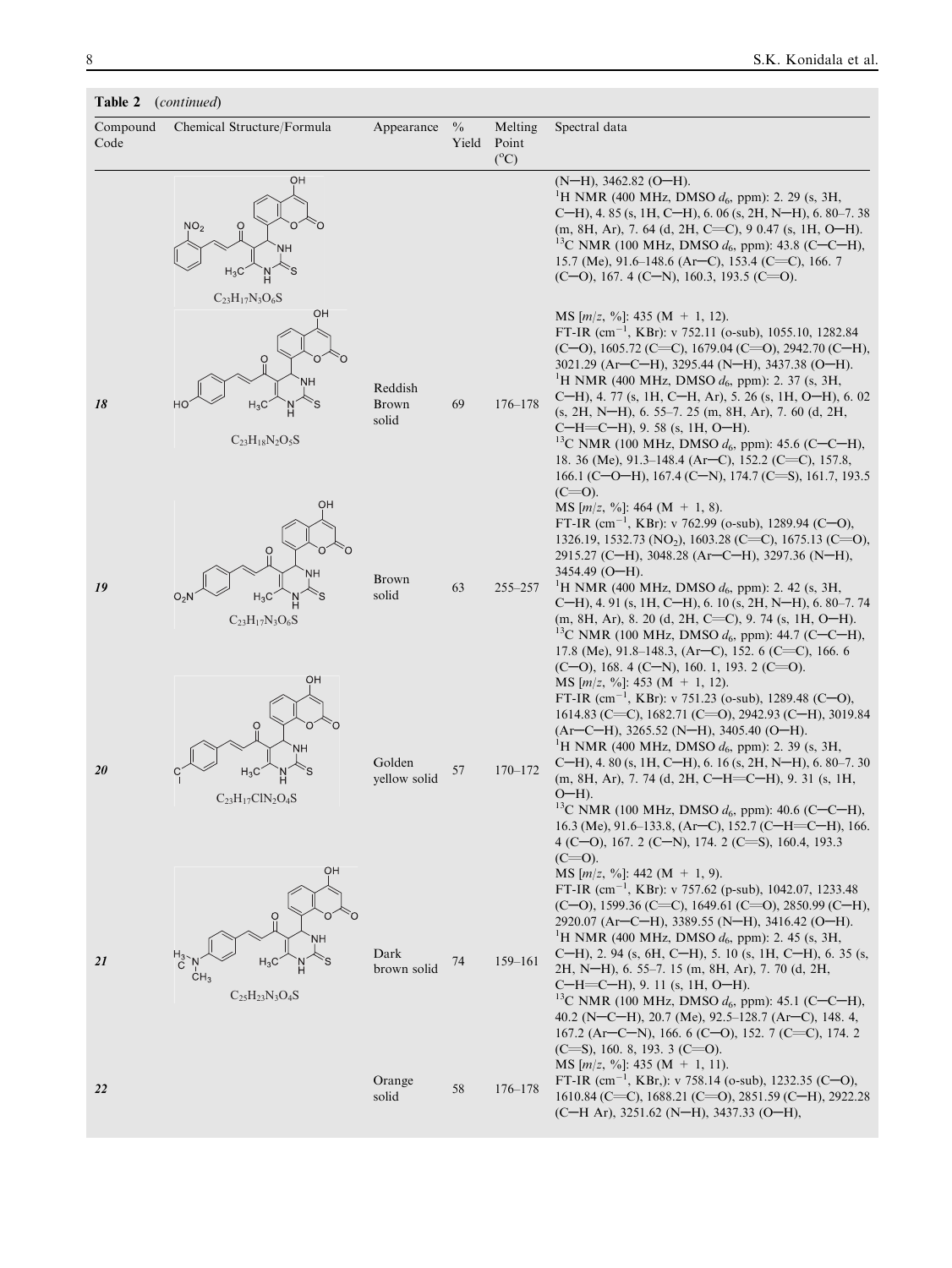### Table 2 (*continued*)

| Compound<br>Code | Chemical Structure/Formula                                                                             | Appearance              | $\frac{0}{0}$<br>Yield | Melting<br>Point<br>$(^{\circ}C)$ | Spectral data                                                                                                                                                                                                                                                                                                                                                                                                                                                                                                                                                                                                                                                                                                   |
|------------------|--------------------------------------------------------------------------------------------------------|-------------------------|------------------------|-----------------------------------|-----------------------------------------------------------------------------------------------------------------------------------------------------------------------------------------------------------------------------------------------------------------------------------------------------------------------------------------------------------------------------------------------------------------------------------------------------------------------------------------------------------------------------------------------------------------------------------------------------------------------------------------------------------------------------------------------------------------|
|                  | OН<br>$\frac{0}{1}$<br>OН<br>ŅН<br>`s<br>$H_3C$                                                        |                         |                        |                                   | <sup>1</sup> H NMR (400 MHz, DMSO $d_6$ , ppm): 2. 53 (s, 3H,<br>C-H), 4. 91 (s, H, C-H), 5. 24 (s, 1H, O-H), 6. 42 (s, 2H,<br>N-H), 6. 55-7. 20 (m, 8H, Ar), 7. 39 (d, 2H,<br>$C-H=C-H$ , 9. 10 (s, 1H, O-H).<br><sup>13</sup> C NMR (100 MHz, DMSO $d_6$ , ppm): 45.1 (C-C-H),<br>16.8 (Me), 91.7–148.1 (Ar–C), 158. 3, 162. 7 (Ar–C–O),<br>167. 3 (C-N), 174. 3 (C=S), 160. 3, 193. 4 (C=O).                                                                                                                                                                                                                                                                                                                 |
| 23               | $C_{23}H_{18}N_2O_5S$<br>OH<br>O<br>HO<br>NΗ<br>$H_3C$<br>`S<br>$C_{23}H_{18}N_2O_5S$                  | Yellow<br>solid         | 65                     | $175 - 177$                       | MS $[m/z, \%]: 435 (M + 1, 9).$<br>FT-IR $(cm^{-1}, KBr): v 754.42$ (m-sub), 1275.39 (C-O),<br>1472.50 (C=C), 1692.77 (C=O), 2892.27 (C-H), 3011.25<br>$(Ar-C-H)$ , 3158.86 (N-H), 3437.39 (O-H),<br><sup>1</sup> H NMR (400 MHz, DMSO $d_6$ , ppm): 2. 30 (s, 3H,<br>C-H), 4. 71 (s, H, C-H), 5. 38 (s, 1H, O-H), 6. 14 (s, 2H,<br>N-H), 6. 65-7. 10 (m, 8H, Ar), 7. 69 (d, 2H,<br>$C-H=C-H$ , 9. 52 (s, 1H, O-H).<br><sup>13</sup> C NMR (100 MHz, DMSO $d_6$ , ppm): 42.8 (C-C-H),<br>18.7 (Me), 91.5-148.6 (Ar–C), 152. 8 (CH=CH), 158. 7,<br>166. 3 (C-O), 167. 8 (C-N), 174. 5 (C=S), 160.6, 193.4<br>$(C=0)$ .                                                                                           |
| 24               | OH<br>O<br>$O_2N$<br>NΗ<br>$H_3C$<br>$C_{23}H_{17}N_3O_6S$                                             | Greenish<br>white solid | 59                     | $149 - 151$                       | MS $[m/z, %]$ : 464 (M + 1, 11).<br>FT-IR $(cm^{-1}, KBr): v 757.17 (m-sub), 1282.24 (C-O),$<br>1344.81 (NO <sub>2</sub> ), 1489.14 (C=C), 1688.53 (C=O), 2944.49<br>(C-H), 3036.38 (Ar-C-H), 3264.74 (N-H), 3399.33<br>$(O-H)$ .<br><sup>1</sup> H NMR (400 MHz, DMSO $d_6$ , ppm): 2. 47 (s, 3H,<br>C-H), 4. 72 (s, 1H, C-H), 6. 17 (s, 2H, N-H), 6. 80-7. 62<br>$(m, 8H, Ar), 8.30$ (d, 2H, C=C), 9.88 (s, 1H, O-H).<br><sup>13</sup> C NMR (100 MHz, DMSO $d_6$ , ppm): 43.6 (C-C-H),<br>16.3 (Me), $91.8-148.2$ (Ar–C), 147.5, 152.6<br>$(C-H=C-H)$ , 165. 3 $(C-O)$ , 167. 8 $(C-N)$ , 174. 7<br>$(C=$ S), 160.2, 193.2 $(C=$ O).                                                                         |
| 25               | OН<br>$\overline{O}$<br>NΗ<br>$H_3C$<br>`S<br>$C_{23}H_{17}CIN_2O_4S$                                  | Brown<br>solid          | 65                     | $137 - 139$                       | MS $[m/z, %_0]$ : 453 (M + 2, 14).<br>FT-IR $(cm^{-1}, KBr): v 752.55$ (p-sub), 1284.41 (C-O),<br>1602.20 (C=C), 1688.85 (C=O), 2938.95 (C-H), 3046.38<br>(Ar-C-H Ar), 3245.46 (N-H), 3414.29 (O-H).<br><sup>1</sup> H NMR (400 MHz, DMSO $d_6$ , ppm): 2. 35 (s, 3H,<br>C-H), 4.68 (s, 1H, C-H), 6.11 (s, 2H, N-H), 6.85-8.30<br>(m, 8H, Ar), 7. 92 (d, 2H, C-H=C-H), 9. 82 (s, 1H,<br>$O-H$ ).<br><sup>13</sup> C NMR (100 MHz, DMSO $d_6$ , ppm): 41.7 (C-C-H),<br>18.3 (Me), 91.2–133.6, (Ar–C), 152.7 (C–H=C–H), 166.<br>6 (C-O), 167. 8 (C-N) 174. 8 (C=S), 160.5, 193.5                                                                                                                                  |
| 26               | OH<br>Ô<br>$H_3CO$<br><b>NH</b><br>$H_3C$<br>$H_3CO$<br>H<br>OCH <sub>3</sub><br>$C_{26}H_{24}N_2O_7S$ | Brick red<br>solid      | 74                     | $216 - 218$                       | $(C=0)$<br>MS [ $m/z$ , %]: 509 (M + 1, 14).<br>FT-IR $(cm^{-1}, KBr): v 646.13, 760.20 (3,4,5-sub), 1040.86,$<br>1233.34 (C-O), 1457.47, 1597.22 (C=C), 1696.30<br>$(C=0)$ , 2840.24 $(C-H)$ , 2938.13 $(Ar-C-H)$ , 3291.61<br>$(N-H)$ , 3426.02 (O-H).<br><sup>1</sup> H NMR (400 MHz, DMSO $d_6$ , ppm): 2. 45 (s, 3H,<br>C-H), 3. 75 (s, 9H, C-H), 4. 93 (s, 1H, C-H), 6. 32 (s,<br>2H, N-H), 6. 60-7. 10 (m, 6H, Ar), 7. 75 (d, 2H,<br>$C-H=C-H$ , 9. 29 (s, 1H, O-H).<br><sup>13</sup> C NMR (100 MHz, DMSO $d_6$ , ppm): 56.8, (OMe), 42.8<br>$(C-C-H)$ , 16.3 (Me), 91.7–148.2 (Ar–C), 150. 5<br>(C-OMe), 152. 4 (C-H=C-H), 166. 1 (C-O), 167. 5<br>$(C-N)$ , 174. 8 $(C=$ S), 160. 3, 193. 2 $(C=$ O). |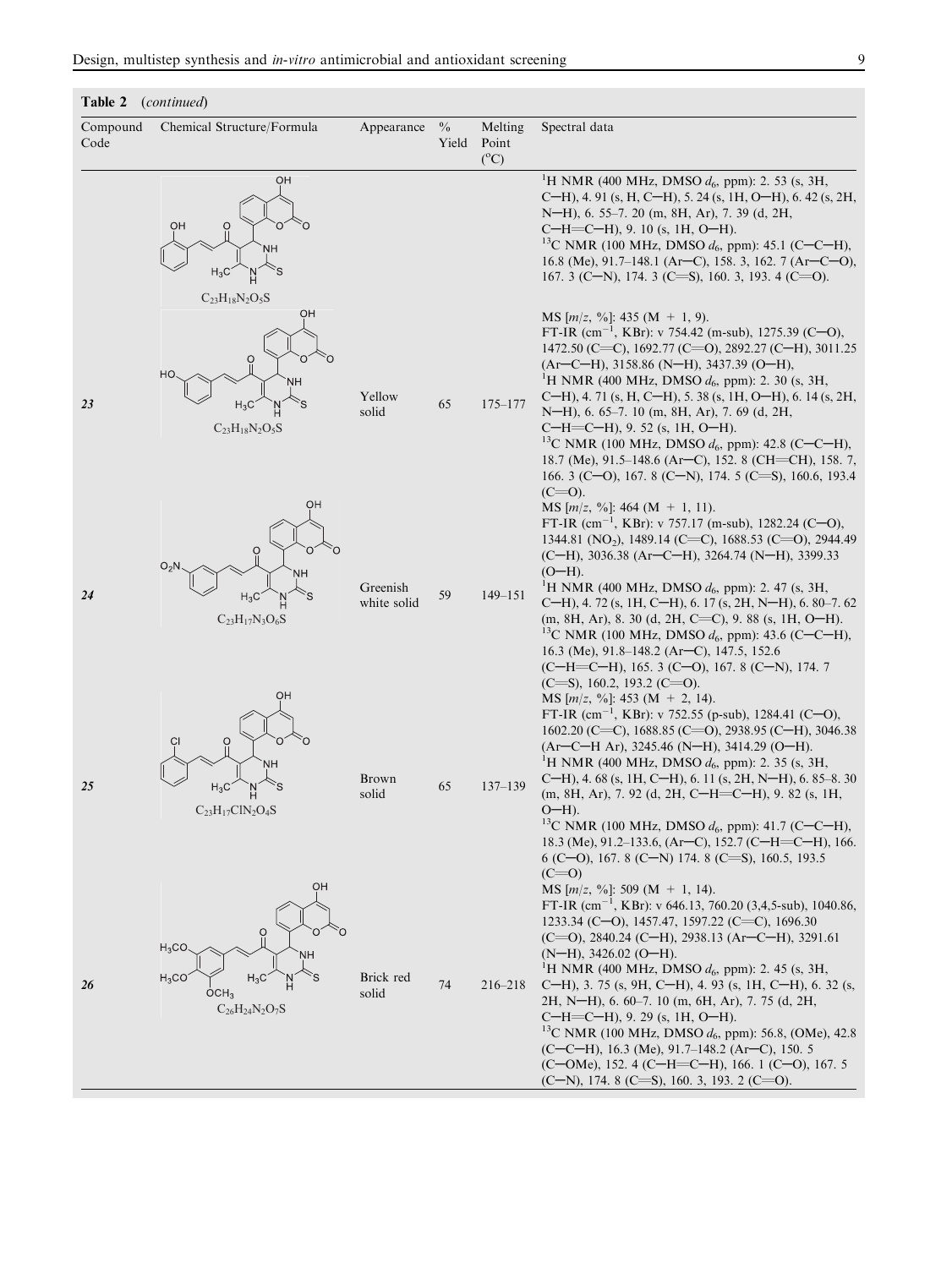Table 3 Antimicrobial activity of coumarin clubbed chalcones against selected bacterial and fungal strains.



| S.             |                         |              | MIC (µM)     |              | S.  |             | MIC (µM)          |                          |              |
|----------------|-------------------------|--------------|--------------|--------------|-----|-------------|-------------------|--------------------------|--------------|
| No.            | Compound                | $S_{a}$      | Ec           | An           | No. | Compound    | $S_{a}$           | Ec                       | An           |
| 1              | 1                       | 10.05        | 8.04         | 10.05        | 15  | 14          | $\mathbb{R}$      | $\mathbb{R}$             | $\mathbb{R}$ |
| $\overline{2}$ | $\overline{2}$          | 21.60        | 17.28        | $\mathbb{R}$ | 16  | 15          | $\mathbb{R}$      | 33.60                    | $\mathbb{R}$ |
| 3              | 3                       | 21.40        | 32.10        | $\mathbb{R}$ | 17  | 16          | $\mathbb{R}$      | 44.40                    | $\mathbb{R}$ |
| $\overline{4}$ | $\overline{\mathbf{4}}$ | 33.52        | $\mathbb{R}$ | $\mathbb{R}$ | 18  | 17          | $\mathbb{R}$      | $\mathbb{R}$             | $\mathbb{R}$ |
| 5              | 5                       | 20.90        | 31.25        | $\mathbb{R}$ | 19  | 18          | 43.40             | $\mathbb{R}$             | $\mathbb{R}$ |
| 6              | 6                       | 26.82        | 44.70        | 22.35        | 20  | 19          | R                 | $\mathbb{R}$             | $\mathbb{R}$ |
| 7              | 7                       | 17.44        | 13.08        | 10.90        | 21  | 20          | $\mathbb{R}$      | $\mathbb{R}$             | $\mathbb{R}$ |
| 8              | 8                       | 22.25        | $\mathsf{R}$ | $\mathbb{R}$ | 22  | 21          | $\mathbb{R}$      | $\mathbb{R}$             | $\mathbb{R}$ |
| $\mathbf Q$    | $\boldsymbol{9}$        | 16.72        | 20.90        | 31.35        | 23  | 22          | 21.50             | 21.50                    | $\mathbb{R}$ |
| 10             | 10                      | $\mathbb{R}$ | $\mathsf{R}$ | $\mathbb{R}$ | 24  | 23          | $\mathbb{R}$      | $\mathbb{R}$             | $\mathbb{R}$ |
| 11             | 11                      | 31.29        | 44.70        | $\mathbb{R}$ | 25  | 24          | 34.72             | $\mathbb{R}$             | $\mathbb{R}$ |
| 12             | 12                      | $\mathbb{R}$ | $\mathsf{R}$ | $\mathbb{R}$ | 26  | 25          | $\mathbb{R}$      | $\mathbb{R}$             | $\mathbb{R}$ |
| 13             | 13                      | 24.60        | 49.2         | 24.60        | 27  | 26          | $\mathbb{R}$      | $\mathbb{R}$             | $\mathbb{R}$ |
| 14             | Ciprofloxacin           | 0.24         | 0.06         | -            | 28  | Fluconazole | $\qquad \qquad -$ | $\overline{\phantom{a}}$ | 0.15         |

*Sa*: *Staphylococcus aureus*; *Ec*: *Escherichia coli*; *An*: *Aspergillus niger*; R = Resistance.

and sofalcone (Fig. 1) that are used as choleretic and antiulcer agents (Aksoz and Ertan, 2013, Sahu et.al., 2012, Shigeru et. al.,1991). Additionally, clinical trials data indicated that hesperidin trimethylchalcone and hesperidin methylchalcone screened for branch or trunk varicosis and chronic venous lymphatic insufficiency respectively were biologically effective due to their ability to reach required concentrations in plasma, reducing the symptoms and good acceptance by the physiological system (Liu et.al., 2016, Beltramino et.al., 2000, Guan et. al., 2014).

Many scientists synthesized and screened various coumarin hybrids as well as the chalcone hybrids with potential bioactivities. Molecular hybrids of coumarins and chalcones possess excellent antibacterial (Feng et.al., 2020, Osman et.al.,2018, Sanad and Mekky, 2020, Kraljević et.al., 2016, Sahoo et al., 2021, Lipeeva et.al.,2019, Vazquez-Rodriguez et.al., 2015, Sashidhara et.al., 2015, Shaik et.al., 2017, Wang et al., 2019b, Sribalan et al., 2016), antifungal (Zhang et al., 2021, Yang and Liang, 2021, Patel et al., 2017, Sharma and Katiyar, 2019, Prusty and Kumar, 2020; Mellado et al., 2020, Singh et al., 2018, Shaik et al., 2020b, Kant et al., 2016, Lagu et al., 2020, Akkulu Naidu and Rajendra Prasad, 2018), antioxidant (Matos et al., 2015, Nagamallu et al., 2016, Karina et al., 2018, Shi et al., 2020, Senocak et al., 2018, Aneja et al., 2018, Jakovljević et al., 2018, Xue et al., 2018, Latif et al., 2020, Arif et al., 2020, Kostopoulou et al., 2020) and anticancer activities (Zhang and Xu, 2019, Kurt et al., 2020, Kamath et al., 2015, Xu et al., 2019, Song et al., 2020, Goud et al., 2019, Gao et al., 2020, Park et al., 2018, Wang et al., 2019a, Mirzaei et al., 2020, Djemoui et al., 2020) etc. Coumarins and chalcones comprise antioxidant activity due to their ability to influence the formation and scavenging of reactive oxygen species (ROS) (Fylaktakidou et al., 2004, Sökmen and Khan, 2016). Similarly, a variety of mechanisms are responsible for the antibacterial and antifungal activities of coumarins and chalcones (Qin et al., 2020, Srikrishna et al., 2018, Hu et al., 2018, Dan and Dai, 2020, Farhadi et al., 2018, Xu et al., 2019, Wei et al., 2016). Coumarin containing hybrids like clorobiocin, coumermycin A1 as well as novobiocin are already employed clinically to treat different bacterial infections. Hence, it is possible to link coumarin moiety with another antimicrobial pharmacophore like chalcone via the molecular hybridization strategy to yield novel drugs against infectious diseases. Coumarins and chalcones can be conveniently synthesized in the laboratory through Pechmann and Claisen-Schmidt condensation reactions (Gaudino et al., 2016, Shaik et al., 2019, Chavan et al., 2017, Vijaya Bhargavi et.al., 2017).

Bearing in mind the synthetic feasibility and promising bioactivities of hybrids derived from coumarins and chalcones, in the present investigation we prepared (Scheme 1) and screened the antimicrobial and antioxidant properties of novel coumarin-clubbed chalcone derivatives (Fig. 2).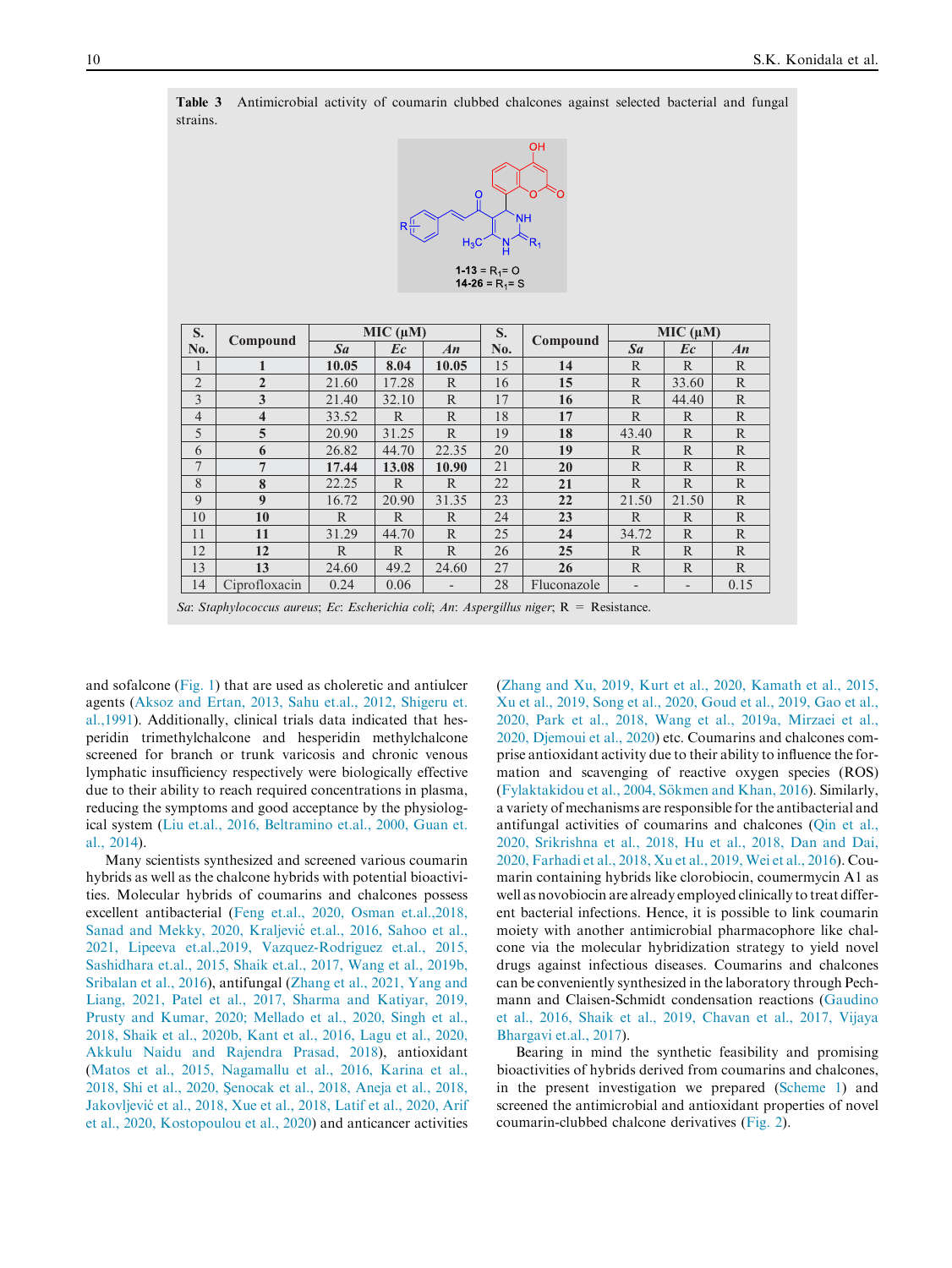#### 2. Materials and methods

#### *2.1. General*

The chemicals and reagents employed for the synthesis were purchased from local suppliers and the melting points of the prepared compounds were determined using Dalal melting point apparatus in open capillary tubes. FT-IR spectra were scanned by KBr-Pellet method. <sup>1</sup>H NMR and <sup>13</sup>C NMR spectra and mass spectra were recorder at Laila Impex, Vijayawada, Andhra Pradesh, India by using a Bruker-NMR Spectrometer 400 MHz and Shimadzu GCMS QP 5000 mass spectrometers respectively. Other chemicals were of commercial grade and used without any purification further. The reactions were monitored by thin-layer chromatography (TLC) on silica gel  $F_{254}$  aluminium TLC plates (Merck, Germany) using ethyl acetate (EtOAc)-hexane mixture as mobile phase. The spots on the TLC plate were visualized using iodine vapours and UV lamp.

#### *2.2. Experimental*

#### *2.2.1. Synthesis of 5-Acetyl-4-(2-hydroxyphenyl)-6-methyl-3,4 dihydropyrimidin-2(1H)-one (*UD*)*

2-Hydroxybenzaldehyde (1 mmol), 1.1 mmol of pentane-2,4 dione and 1.3 mmol of urea were refluxed and stirred in 100 mL round bottom flask (RBF) at 80  $^{\circ}$ C in the presence of 0.5 mmol of citric acid as catalyst. After the end of the reaction (that is monitored through TLC 30% EtOAc: Hexane mixture), the reaction mixture was charged with 100 mL of cold water and stirred for another 10 min. This led to the formation of a precipitate which was further filtered and thoroughly washed with distilled water and dried in vacuum to get the crude solid that was purified further by recrystallization using ethanol (Yield, 85%) [Hajelsiddig and Saeed, 2015].

#### *2.2.2. Synthesis 5-Acetyl-4-(4-hydroxy-2-oxo-2H-chromen-8 yl)-6-methyl-3,4-dihydropyrimidin-2(1H)-one (*CUD*)*

To a mixture of 5-Acetyl-4-(2-hydroxyphenyl)-6-methyl-3,4-d ihydropyrimidin-2(1H)-one (0.1 mol) and malonic acid (0.1 mol), 40 mL of phosphorus oxychloride and 30 g of anhydrous zinc chloride (preheated to  $60-70$  °C) were added. The above mixture was heated for 20 h at 70  $\degree$ C and after the completion of the reaction that was monitored by TLC (40% EtOAc-Hexane mixture), 50 mL of ice-cold water was added to the reaction mixture to form a precipitate. The formed precipitate was washed thoroughly with cold water and then filtered. The solid thus obtained was treated with 10% sodium carbonate solution and filtered and to the filtrate diluted hydrochloric acid was added to obtain crude product. The crude product was filtered, washed with water, dried and recrystallized using glacial acetic acid (Yield, 74%) [Potdar et al., 2005].

#### *2.2.3. General procedure for synthesis coumarin clubbed chalone derivatives (*1*–*13*)*

5-Acetyl-4-(4-hydroxy-2-oxo-2H-chromen-8-yl)-6-methyl-3,4 dihydropyrimidin-2(1H)-one (0.002 mol) and substituted aromatic aldehyde (0.002 mol) were dissolved in 6 mL of ethanol. Then, 3 mL of 40% KOH was added drop wise to the above solution and the reaction mixture was stirred for 30 h. The completion of the reaction was monitored by TLC (30% EtOAc-Hexane for most of the compounds. However, for compounds 5, 9 and 13, 40% EtOAc-Hexane was used whereas for compound 6, 20% EtOAc-Hexane was employed as mobile phase). The reaction mixture was added with crushed ice and the contents were neutralized with dil. HCl to obtain a precipitate. The crude solid formed was recrystallized using ethanol (95%) [Konidala et al., 2021; Lokesh et al., 2017; Shaik et al., 2015]. Physical properties and spectral data of hybrids 1–13 are displayed in Table 1.

#### *2.2.4. General procedure for synthesis of 1-(4-(2- Hydroxyphenyl)-6-methyl-2-thioxo-1,2,3,4 tetrahydropyrimidin-5-yl)ethanone (*TUD*)*

TUD was synthesized and purified employing the same protocol as described under the general procedure for the synthesis of UD except that thiourea is replaced with urea.

#### *2.2.5. General procedure for synthesis 8-(5-acetyl-6-methyl-2 thioxo-1,2,3,4-tetrahydropyrimidin-4-yl)-4-hydroxy-2Hchromen-2-one* (CTUD)

CTUD was synthesized and purified employing the same protocol as described under the general procedure for the synthesis of CUD except that 1-(4-(2-Hydroxyphenyl)-6-methyl-2 thioxo-1,2,3,4-tetrahydropyrimidin-5-yl)ethanone was used replacing 5-Acetyl-4-(2-hydroxyphenyl)-6-methyl-3,4-dihydro pyrimidin-2(1H)-one.

#### *2.2.6. General procedure for synthesis coumarin clubbed chalone derivatives (*14*–*26*)*

The same protocol employed for the synthesis of compounds 1–13 is utilized for the synthesis of the target compounds 14– 26. However, in this case, CTUD was used as a starting material in the place of CUD and the reactions were monitored by TLC employing 50% EtOAc-Hexane as mobile phase [Konidala et.al., 2020]. Physical properties and spectral data of hybrids 14–26 were given in Table 2.

#### *2.3. In vitro Anti-microbial activity:*

The *in vitro* antimicrobial testing was performed by Agar well diffusion method [Bauer et.al., 1966, Lagu et.al., 2019] against *Staphylococcus aureus* (NCIM 2122)*, Escherichia coli* (NCIM 2137) and *Aspergillus niger* (NCIM 652)*.* The zone of inhibition of target compounds was measured and compared with standard drugs including ciprofloxacin and fluconazole. The microbial strains were sub-cultured in presterilized nutrient agar and potato dextrose agar media for antibacterial and antifungal activity respectively. Then the pre-inoculated medium was aseptically transferred into sterilized Petri plates of 4-inch diameter. After the solidification of the medium, sterilized cork borer was used make a cup of 6 mm and labelled. The solutions of the standard compound in concentration of 10 lg/ml was prepared in DMSO where as the solutions of the test compounds were obtained by dissolving in DMSO and diluting to a dose level of 25, 50, 75 and 100  $\mu$ g/ml. These concentrations were later added to the bore of Petri plates under sterilized conditions, and the plates were incubated for 48 h. DMSO was used as a negative control and found no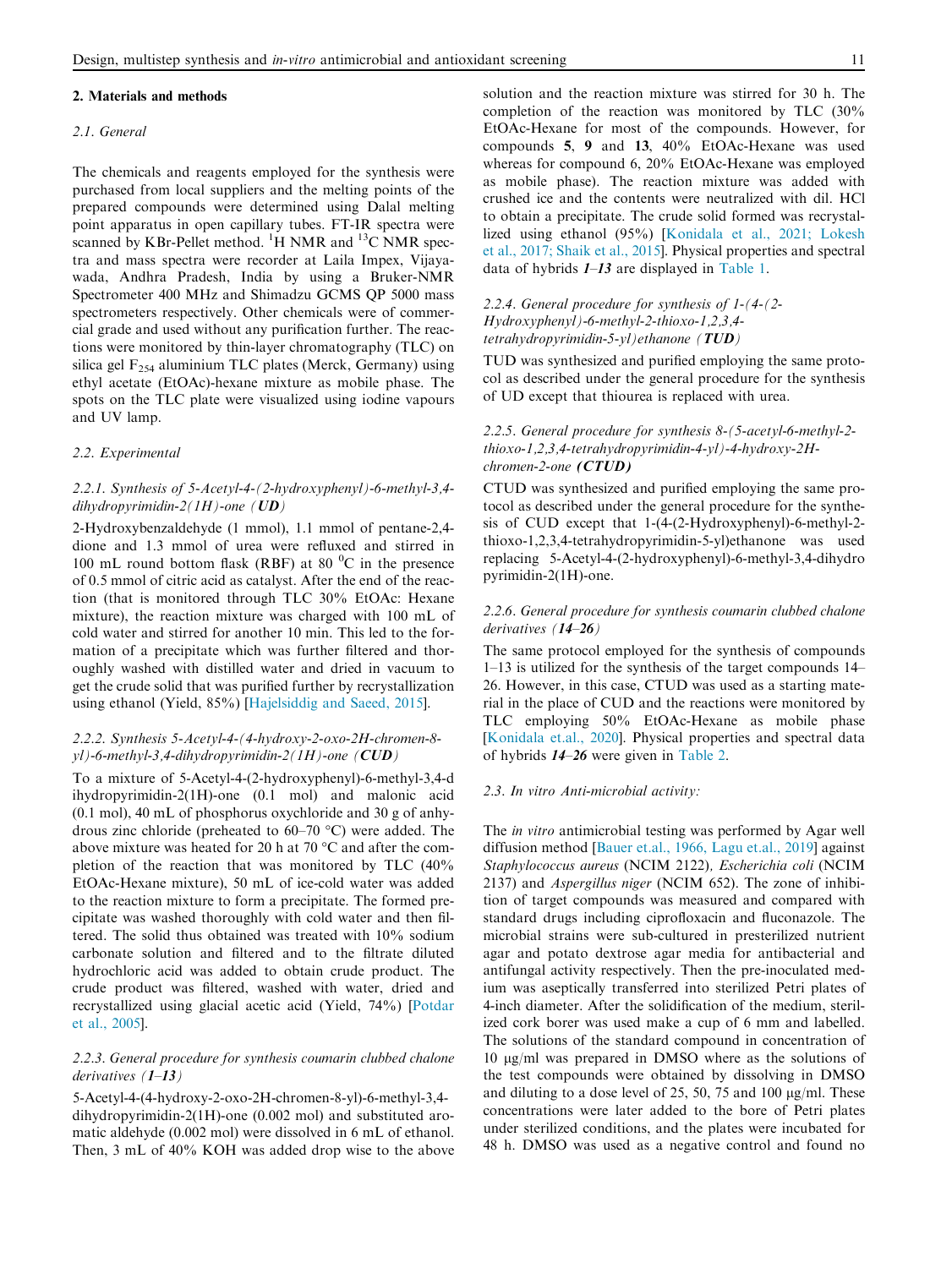effect. The Zone of inhibition was determined and MIC values were calculated for each test compound along with standard. The results of antibacterial activity are tabulated in Table 3.

#### *2.4. In vitro antioxidant activity*

The percentage of antioxidant activity  $(AA^{\phi})$  of each substance was determined by DPPH free radical assay method. DPPH radical scavenging activity [Shaik et al., 2020a] of the samples was assessed by reacting with stable DPPH radical in an ethanol solution. The reaction mixture comprises 0.5 mL of sample, 3 mL of absolute ethanol and 0.3 mL of 0.5 mM DPPH radical solution in ethanol. The change in the color from deep violet to light yellow due to the reaction of DPPH with the target compound was read at 517 nm after 30 min of reaction using a UV–VIS spectrophotometer. The mixture of ethanol (3.3 mL) and sample (0.5 mL) serve as blank whereas the control solution was prepared by mixing ethanol (3.5 mL) and DPPH radical solution (0.3 mL). The scavenging activity percentage (AA%) was determined according to previously reported method [Mensor et al., 2021].



$$
-\left[\frac{(Absorbance of the sample - Absorbance of Control)}{Absorbance of Control}\right]
$$
  
× 100

#### 3. Results and discussion

#### *3.1. Chemistry*

The acid catalyzed Biginelli reaction of salicylaldehyde with pentane-2,4-dione and urea/thiourea afforded the dihydropyrimidine derivatives, UD and TUD in 85.41% and 74.38% yields respectively. The characteristic absorption bands for the secondary amino group  $N-H$  at wave numbers 3370 and  $3248$  cm<sup>-1</sup> and singlet peaks in the <sup>1</sup>H NMR for methine (CH) proton at the chemical shifts 4.91 and 4.96 ppm confirmed the formation of UD and TUD. Further Pechmann condensation of UD and TUD with malonic acid, phosphorous oxychloride and zinc chloride formed CUD (72.45%) and CTUD (81.66%) in good yields. The mass spectrum of these two compounds showed  $M + 1$  peak at  $m/z$  values 315 and 331 corresponding to their molecular weights. Additionally, the FT-IR,  ${}^{1}H$  NMR, and  ${}^{13}C$  NMR spectrum of all

the compounds and the mass spectrum of UD and TUD showed characteristic bands and peaks and established the structures of UD, TUD, CUD and CTUD. The target coumarin clubbed chalcone hybrids (1–13 and 14–26) were then synthesized by the base catalyzed Claisen-Schmidt condensation of CUD and CTUD with a variety of aromatic aldehydes in the yields ranging from 54.32 to 74.25%. These compounds showed the characteristic absorption bands in their FT-IR spectrums corresponding to the  $-CH=CH-$  and  $-C=O$ functional groups of the ketovinyl fragment of chalcones. Additionally, these hybrids also displayed characteristic peaks in their <sup>1</sup>H and <sup>13</sup>C nuclear magnetic resonance spectra's and the molecular ion peaks at their respective  $m/z$  values as  $M + 1$  and  $M + 2$  peaks aided in dereplicating the structure of the proposed target compounds.

#### *3.2. Antimicrobial activity*

The antimicrobial screening data of the two series of compounds (1–13 series and 14–26 series) is depicted in Table 3. Ciprofloxacin and Fluconazole were used as reference standard for the assay. In addition, between these two series compounds belonging to 1–13 series contain oxygen in the pyrimidine ring whereas the 14–26 series compounds possess sulfur atom. Among the two series, compounds belonging to 1–13 series possess considerable antimicrobial activity and the organisms showed resistance for majority of compounds in 14–26 compounds series. Overall, the MIC values of the compounds are in the range of  $8-49 \mu M$ . In 1–13 series, it can be seen that compound 1 (MICs  $8-10$ ) and 7 (10–  $17 \mu M$ ) containing unsubstituted phenyl and 4-chlorophenyl ring showed better antimicrobial activity over other compounds (Fig. 3). However, despite of changing the electronic properties of the phenyl ring, no improvement was observed in the MIC values against reference standard.

#### *3.3. Antioxidant activity*

The antioxidant activity (Table 2) indicated by the  $\%$  scavenging activity of synthesized compounds (1–13 and 14–26) was determined by the DPPH assay method, data is depicted in Table 4. Ascorbic acid (AA) and Butylated hydroxytoluene (BHT) were used as reference standard. The compounds and the standards were evaluated at a test concentration of 100 mg/ml. The compounds belonging to 14–26 series showed better antioxidant activity the compounds belonging to 1–13



Fig. 3 Coumarin clubbed chalcone hybrids with considerable antimicrobial activity.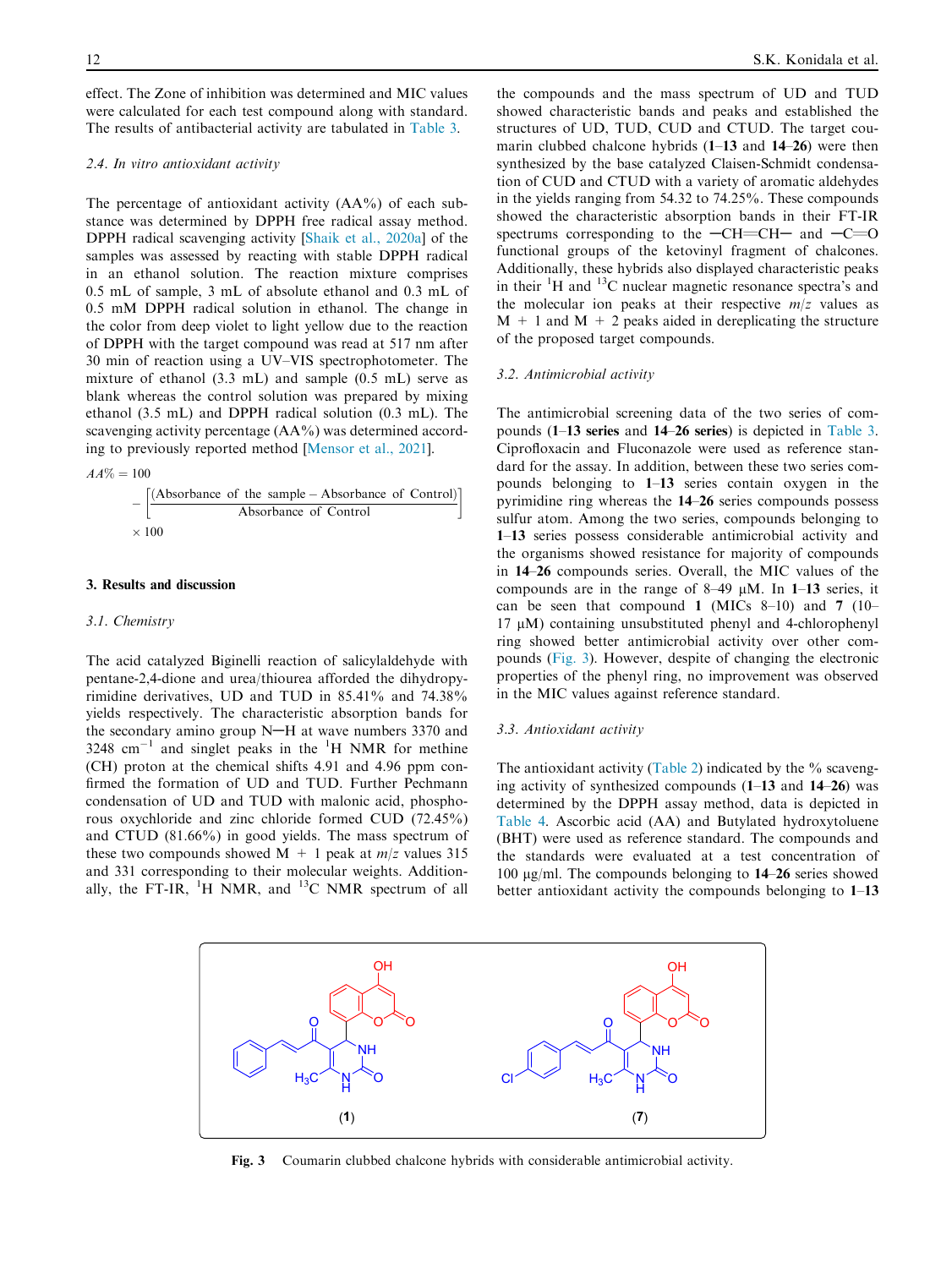.





| S.<br>$\mathbf{N}\mathbf{0}$ | Compound<br>Code        | Concentration<br>$(\mu g/ml)$ | $\frac{0}{0}$<br><b>Scavenging</b><br><b>Activity</b> | S.<br>$\bf No$ | Compoun<br>d Code | <b>Concentration</b><br>$(\mu g/ml)$ | $\frac{0}{0}$<br><b>Scavenging</b><br><b>Activity</b> |
|------------------------------|-------------------------|-------------------------------|-------------------------------------------------------|----------------|-------------------|--------------------------------------|-------------------------------------------------------|
|                              | 1                       | 100                           | 49.84±1.27                                            | 15             | 14                | 100                                  | $75.22 \pm 0.58$                                      |
| $\overline{2}$               | $\overline{2}$          | 100                           | $41.29 \pm 0.64$                                      | 16             | 15                | 100                                  | $31.28 \pm 0.74$                                      |
| 3                            | 3                       | 100                           | $22.82 \pm 0.39$                                      | 17             | 16                | 100                                  | $21.47\pm1.15$                                        |
| 4                            | $\overline{\mathbf{4}}$ | 100                           | $17.24 \pm 0.21$                                      | 18             | 17                | 100                                  | $35.01 \pm 0.17$                                      |
| 5                            | 5                       | 100                           | $66.21 \pm 1.04$                                      | 19             | 18                | 100                                  | $15.28 \pm 0.69$                                      |
| 6                            | 6                       | 100                           | $51.05 \pm 0.45$                                      | 20             | 19                | 100                                  | $42.15 \pm 0.95$                                      |
| 7                            | $\overline{7}$          | 100                           | $51.20 \pm 1.16$                                      | 21             | 20                | 100                                  | $24.12 \pm 1.03$                                      |
| 8                            | 8                       | 100                           | $16.77 \pm 0.35$                                      | 22             | 21                | 100                                  | $55.15 \pm 0.32$                                      |
| $\mathbf{Q}$                 | $\boldsymbol{9}$        | 100                           | $39.18\pm0.42$                                        | 23             | 22                | 100                                  | $77.92 \pm 1.28$                                      |
| 10                           | 10                      | 100                           | $15.91 \pm 1.38$                                      | 24             | 23                | 100                                  | $30.18 \pm 0.26$                                      |
| 11                           | 11                      | 100                           | $34.38 \pm 1.55$                                      | 25             | 24                | 100                                  | $21.84 \pm 1.14$                                      |
| 12                           | 12                      | 100                           | $58.25 \pm 1.11$                                      | 26             | 25                | 100                                  | $08.93 \pm 1.78$                                      |
| 13                           | 13                      | 100                           | $42.49 \pm 0.63$                                      | 27             | 26                | 100                                  | $71.32 \pm 0.92$                                      |
| 14                           | AA                      | 100                           | $81.21 \pm 3.63$                                      | 28             | <b>BHT</b>        | 100                                  | $70.05 \pm 1.58$                                      |



Fig. 4 Potential coumarin clubbed chalcone hybrids with antioxidant activity.

4. Conclusions

series. In 1–13 series, the best antioxidant activity was observed for compound 5 at 66%. The compounds 5, 14, 22 and 26 showed significant antioxidant activity with % scavenging activity in the range of 66.21–77.92 %. Among these, 14, 22 and 26 containing unsubstituted phenyl ring and phenyl ring substituted with electron releasing 2-OH substitution and 3,4,5-trimethoxy substituents in chalcones with 3,4-dihydropyr imidine-2(1H)-thione moiety showed excellent antioxidant activity with 75.22%, 77.92% and 71.32% scavenging activity compared to BHT (Fig. 4). However, their activity was less but close to AA.

# Two series (1–13 series and 14–26 series) having a total of 26 new coumarin clubbed chalcone hybrids were synthesized,

characterized and evaluated for their antimicrobial and antioxidant activities. The antimicrobial screening of all the synthesized compounds was done by *in-vitro* well diffusion method against Gram  $+$  ve, Gram -ve, and fungal strains, the results concluded that the compounds 1 and 7 bearing phenyl and 4-Cl phenyl substitution showed potent antibacterial activity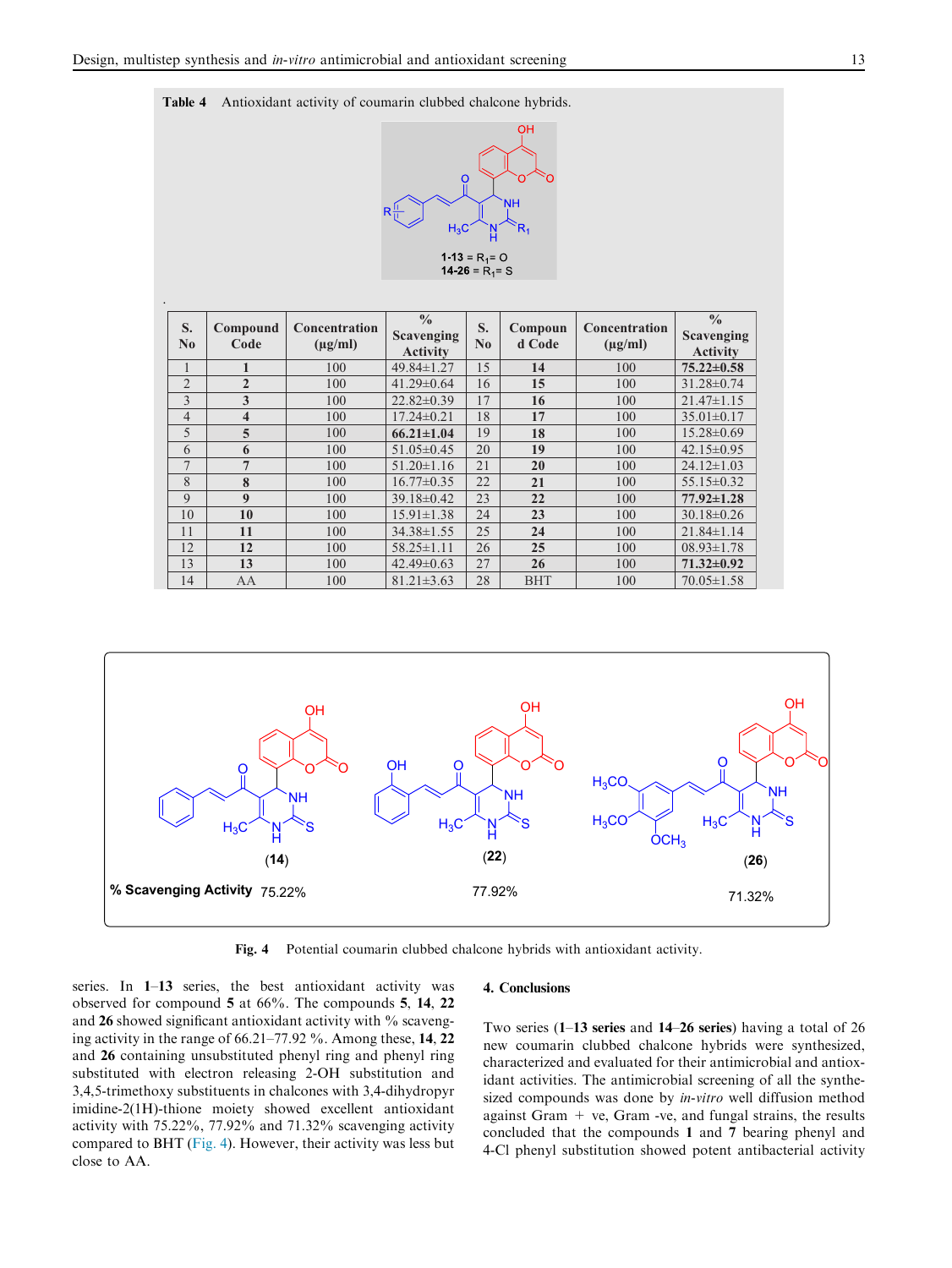with MIC value of 10  $\mu$ M and 17  $\mu$ M against Gram  $+$  ve (*Staphylococcus aureus*) and MIC value of 8  $\mu$ M and 13  $\mu$ M against Gram –ve (*Escherichia coli)* and antifungal activity having MIC value of 10  $\mu$ M and 11  $\mu$ M against *Aspergillus niger* respectively. The antioxidant activity screening was carried out by *in-vitro* DPPH assay; results indicated that the compound 22 showed the most potent antioxidant activity with  $\%$  scavenging activity as 77.92%. The antioxidant activity of the designed compounds is promising than the antimicrobial activity. Hence, the potential antioxidant compounds emerged from the structure activity relationship studies would be utilized for future research for the design of newer antioxidant analogs of coumarin clubbed chalcone hybrids.

#### Declaration of Competing Interest

The authors declare that they have no known competing financial interests or personal relationships that could have appeared to influence the work reported in this paper.

#### Acknowledgments

The authors thank the University grant commission, Delhi, India, Acharya Nagarjuna University College of Pharmaceutical Sciences, Acharya Nagarjuna University, Guntur, for providing the lab facilities and chemicals for this work. The authors like to acknowledge Faculty of Pharmacy, Quest International University Perak (QIUP), Malaysia, Vignan Pharmacy College, Vadlamudi, Andhra Pradesh, India, Department of Pharmaceutical Sciences, VFSTR, Vadlamudi, Andhra Pradesh, India, Dean's office of College of Pharmacy and Health Sciences, Ajman University, UAE for their support in preparation of this manuscript.

#### Appendix A. Supplementary material

Supplementary data to this article can be found online at https://doi.org/10.1016/j.arabjc.2021.103154.

#### References

- Aneja, B., Arif, R., Perwez, A., Napoleon, J.V., Hasan, P., Rizvi, M. M.A., Azam, A., Rahisuddin, Abid, M., 2018. N-substituted 1,2,3 triazolyl-appended indole-chalcone hybrids as potential DNA intercalators endowed with antioxidant and anticancer properties. ChemistrySelect 3, 2638–2645. https://doi.org/https://doi.org/ 10.1002/slct.201702913.
- Arif, R., Rana, M., Yasmeen, S., Amaduddin, Khan., Md, S., Abid, M., Khan, M.S., Rahisuddin, 2020. Facile synthesis of chalcone derivatives as antibacterial agents: Synthesis, DNA binding, molecular docking, DFT and antioxidant studies. J. Mol. Struct. 1208, 127905. https://doi.org/10.1016/j.molstruc.2020.127905.
- Barot, K.P., Jain, S.V., Kremer, L., Singh, S., Ghate, M.D., 2015. Recent advances and therapeutic journey of coumarins: current status and perspectives. Med. Chem. Res. 24, 2771–2798. https:// doi.org/10.1007/s00044-015-1350-8.
- Bayer, A.W., Kirby, W.M.M., Sherris, J.C., Turck, M., 1966. Antibiotic susceptibility testing by a standardized single disc method. Am. J. Clin. Pathol. 45, 493–496. https://doi.org/ 10.1093/ajcp/45.4\_ts.493.
- Aksoz, B.E., Ertan, R., 2013. Chemical and structural properties of chalcones. FABAD. J. Pharm. Sci. 36, 223–242.
- Beltramino, R., Penenory, A., Buceta, A.M., 2000. An open-label, randomized multicenter study comparing the efficacy and safety of Cyclo 3 Fort versus hydroxyethyl rutoside in chronic venous lymphatic insufficiency. Angiology 51, 535–544. https://doi.org/ 10.1177/000331970005100702.
- Burch, J.D., Farand, J., Colucci, J., Sturino, C., Ducharme, Y., Friesen, R.W., Lévesque, J.F., Gagné, S., Wrona, M., Therien, A. G., Mathieu, M.C., 2011. Naphthalene/quinoline amides and sulfonylureas as potent and selective antagonists of the EP4 receptor. Bioorg. Med. Chem. Lett. 21, 1041–1046. https://doi. org/10.1016/j.bmcl.2010.12.014.
- Cesar, Jesus M., García-Avello, 2004. Aging and oral anticoagulant therapy using acenocoumarol. Blood. Coagul. Fibrinolysis. 15, 673–676. DOI: 10.1097/00001721-200412000-00007
- Chavan, O.S., Shioorkar, M.G., Jadhav, S.A., Sakhare, M.A., Pawar, Y.M., Chavan, S.B., Baseer, M.A., 2017. Envirocat EZP-10: an efficient catalyst for synthesis of coumarins by pechmann reaction under solvent free microwave irradiation method. Heterocycl. Lett. 7 (2), 377–380.
- Dan, W., Dai, J., 2020. Recent developments of chalcones as potential antibacterial agents in medicinal chemistry. Eur. J. Med. Chem. 187,. https://doi.org/10.1016/j.ejmech.2019.111980 111980.
- Patel, D., Kumari, P., Patel, N.B., 2017. Synthesis and biological evaluation of coumarin based isoxazoles, pyrimidinthiones and pyrimidin-2-ones. Arab. J. Chem. 10, S3990–S4001. https://doi.org/ 10.1016/j.arabjc.2014.06.010.
- Djemoui, A., Naouri, A., Ouahrani, M.R., Djemoui, D., Lahcene, S., Lahrech, M.B., Boukenna, L., Albuquerque, H.M.T., Saher, L., Rocha, D.H.A., Monteiro, F.L., Helguero, L.A., Bachari, K., Talhi, O., Silva, A.M.S., 2020. A step-by-step synthesis of triazolebenzimidazole-chalcone hybrids: Anticancer activity in human cells +. J. Mol. Struct. 1204,. https://doi.org/10.1016/j.molstruc.2019.127487 127487.
- Farhadi, Faegheh, Khameneh, Bahman, Iranshahi, Mehrdad, Iranshahi, Milad, 2018. Antibacterial activity of flavonoids and their structure–activity relationship: An update review. Phytother. Res. 33, 13–40. https://doi.org/10.1002/ptr.6208.
- Feng, D., Zhang, A., Yang, Y., Yang, P., 2020. Coumarin-containing hybrids and their antibacterial activities. Archiv der Pharmazie 353, 1900380. 10.1002/ardp.201900380.
- Fylaktakidou, K.C., Hadjipavlou-Litina, D.J., Litinas, K.E., Nicolaides, D.N., 2004. Natural and synthetic coumarin derivatives with anti-inflammatory/ antioxidant activities. Curr. Pharm. Des. 10, 3813–3833. https://doi.org/10.2174/1381612043382710.
- Gao, F., Huang, G., Xiao, J., 2020. Chalcone hybrids as potential anticancer agents: Current development, mechanism of action, and structure-activity relationship. Med. Res. Rev. 40, 2049–2084. 10.1002/med.21698.
- Gaudino, E.C., Tagliapietra, S., Martina, K., Palmisano, G., Cravotto, G., 2016. Recent advances and perspectives in the synthesis of bioactive coumarins. RSC. Adv. 6, 46394–46405. https://doi.org/10.1039/C6RA07071J.
- Gellert, M., O'Dea, M.H., Itoh, T., Tomizawa, J., 1976. Novobiocin and coumermycin inhibit DNA supercoiling catalyzed by DNA gyrase. Proc. Natl. Acad. Sci. U S A 73, 4474–4478. https://doi.org/ 10.1073/pnas.73.12.4474.
- Goud, N.S., Pooladanda, V., Mahammad, G.S., Jakkula, P., Gatreddi, S., Qureshi, I.A., Alvala, R., Godugu, C., Alvala, M., 2019. Synthesis and biological evaluation of morpholines linked coumarin–triazole hybrids as anticancer agents. Chem. Biol. Drug. Des. 94, 1919–1929. 10.1111/cbdd.13578.
- Guan, A., Liu, C., Yang, X., Dekeyser, M., 2014. Application of the intermediate derivatization approach in agrochemical discovery. Chem. Rev. 114, 7079–7107. https://doi.org/10.1021/cr4005605.
- Guoyu, Yang, Jun, Liang, 2021. The synthesis of coumarin thiazoles containing a trifluoromethyl group and their antifungal activities. Arab. J. Chem. 14, 102880. 10.1016/j.arabjc.2020.10.027.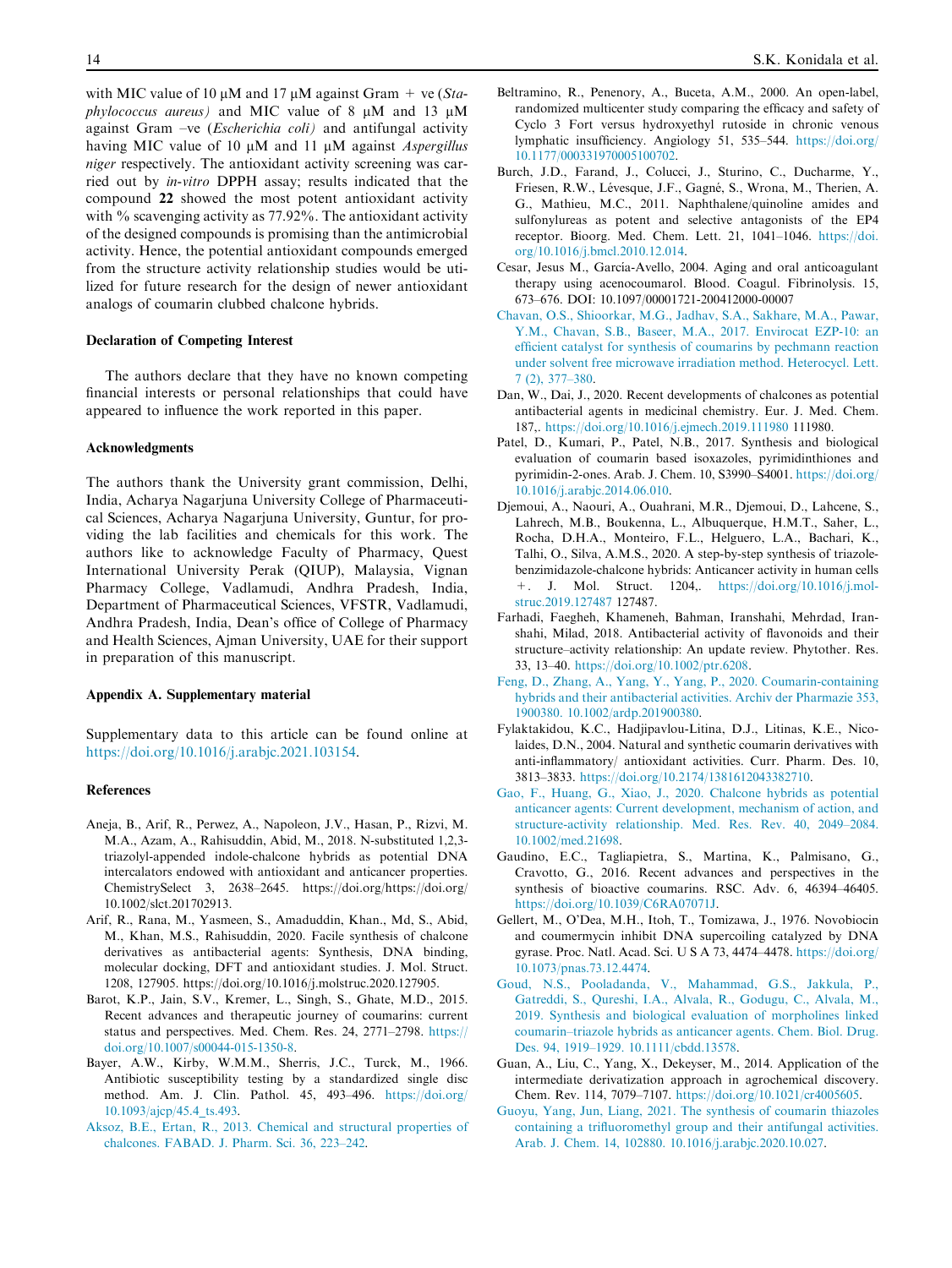- Hajelsiddig, T.T., Saeed, A.E.M., 2015. Green chemistry approach in synthesis of 3, 4-dihydropyrimidinone derivatives under solventfree conditions. Int. J. Pharm. Sci. Res. 6 (5), 2191. 10.13040/ IJPSR.0975-8232.6(5).2191-96.
- Holbrook, A.M., Pereira, J.A., Labiris, R., McDonald, H., Douketis, J.D., Crowther, M., Wells, P.S., 2005. Systematic overview of warfarin and its drug and food interactions. Arch. Intern. Med. 165, 1095–1106. https://doi.org/10.1001/archinte.165.10.1095.
- Hu, X.L., Xu, Z., Liu, M.L., Feng, L.S., Zhang, G.D., 2018. Recent developments of coumarin hybrids as anti-fungal agents. CTMC 17. https://doi.org/10.2174/1568026618666171215100326.
- Jakovljević, K., Joksović, M.D., Matić, I.Z., Petrović, N., Stanojković, T., Sladić, D., Vujčić, M., Janović, B., Joksović, L., Trifunović, S., Marković, V., 2018. Novel 1,3,4-thiadiazole-chalcone hybrids containing catechol moiety: synthesis, antioxidant activity, cytotoxicity and DNA interaction studies. Med. Chem. Commun. 9, 1679–1697. https://doi.org/10.1039/C8MD00316E.
- Kamath, P.R., Sunil, D., Ajees, A.A., Pai, K.S.R., Das, S., 2015. Some new indole–coumarin hybrids; Synthesis, anticancer and Bcl-2 docking studies. Bioorg. Chem. 63, 101–109. https://doi.org/ 10.1016/j.bioorg.2015.10.001.
- Kant, R., Kumar, D., Agarwal, D., Gupta, R.D., Tilak, R., Awasthi, S.K., Agarwal, A., 2016. Synthesis of newer 1,2,3-triazole linked chalcone and flavone hybrid compounds and evaluation of their antimicrobial and cytotoxic activities. Eur. J. Med. Chem. 113, 34– 49. https://doi.org/10.1016/j.ejmech.2016.02.041.
- Karina, Pérez-Cruz, Moncada-Basualto, Mauricio, 2018. Synthesis and antioxidant study of new polyphenolic hybrid-coumarins. Arab. J. Chem. 11, 525–537. https://doi.org/10.1016/j. arabjc.2017.05.007.
- Kostopoulou, I., Diassakou, A., Kavetsou, E., Kritsi, E., Zoumpoulakis, P., Pontiki, E., Hadjipavlou-Litina, D., Detsi, A., 2020. Novel quinolinone-pyrazoline hybrids: synthesis and evaluation of antioxidant and lipoxygenase inhibitory activity. Mol. Divers. https://doi.org/10.1007/s11030-020-10045-x.
- Konidala, S.K., Kotra, V., Danduga, R.C.S.R., Kola, P.K., 2020. Coumarin-chalcone hybrids targeting insulin receptor: Design, synthesis, anti-diabetic activity, and molecular docking. Bioorg. Chem. 104, 104207. https://doi.org/10.1016/j.bioorg.2020. 104207
- Konidala, S.K., Kotra, V., Kola, P.K., Devi, C.B.P., Anusha, N., Babu, B.H., Adil, S.F., Shaik, M.R., Khan, M., Al-Warthan, A., Alduhaish, O., 2021. ZnCl2 catalyzed new coumarinyl-chalcones as cytotoxic agents. Saudi J. Biol. Sci. 28 (1), 386–394. https://doi.org/ 10.1016/j.sjbs.2020.10.020.
- Kraljević, T.G., Harej, A., 2016. Synthesis, in vitro anticancer and antibacterial activities and in silico studies of new 4-substituted 1,2,3-triazole-coumarin hybrids. Eur. J. Med. Chem. 124, 794–808. https://doi.org/10.1016/j.ejmech.2016.08.062.
- Kurt, B.Z., Kandas, N.O., Dag, A., Sonmez, F., Kucukislamoglu, M., 2020. Synthesis and biological evaluation of novel coumarinchalcone derivatives containing urea moiety as potential anticancer agents. Arab. J. Chem. 13 (1), 1120–1129. https://doi.org/10.1016/j. arabjc.2017.10.001.
- Lagu, S.B., Yejella, R.P., Bhandare, R.R., Shaik, A.B., 2020. Design, synthesis, and antibacterial and antifungal activities of novel trifluoromethyl and trifluoromethoxy substituted chalcone derivatives. Pharmaceuticals 13 (11), 375. https://doi.org/10.3390/ ph13110375.
- Lagu, S.B., Yejella, R.P., Nissankararao, S., Shaik, A.B., 2019. Synthesis, antibacterial, antifungal antitubercular activities and molecular docking studies of nitrophenyl derivatives. Int. J. Life Sci. Pharma Res. 9, 54–64. 10.22376/ijpbs/lpr.2019.9.1.P54-64.
- Latif, A.D., Jernei, T., Podolski-Renić, A., Kuo, C.-Y., Vágvölgyi, M., Girst, G., Zupkó, I., Develi, S., Ulukaya, E., Wang, H.-C., Pešić, M., Csámpai, A., Hunyadi, A., 2020. Protoflavone-chalcone hybrids exhibit enhanced antitumor action through modulating redox balance, depolarizing the mitochondrial membrane, and

inhibiting ATR-dependent signaling. Antioxidants (Basel) 9. https://doi.org/10.3390/antiox9060519.

- Lipeeva, A.V., Zakharov, D.O., 2019. Design, synthesis and antibacterial activity of coumarin-1,2,3-triazole hybrids obtained from natural furocoumarin peucedanin. Europe PMC 24. https://doi. org/10.3390/molecules24112126.
- Liu, C., Guan, A., Yang, Jindong, Chai, B., Li, M., Li, H., Yang, Jichun, Xie, Y., 2016. Efficient approach to discover novel agrochemical candidates: intermediate derivatization method. J. Agric. Food Chem. 64, 45–51. https://doi.org/10.1021/jf5054707.
- Lokesh, B.V.S., Prasad, Y.R., Shaik, A.B., 2017. Synthesis and biological activity of novel 2, 5-dichloro-3-acetylthiophene chalcone derivatives. Indian. J. Pharm. Educ. Res. 51 (4s), s679–s690. https://doi.org/10.5530/ijper.51.4s.99.
- Akkulu Naidu, M., Rajendra Prasad, Y., 2018. Synthesis of novel diarylsulfonylurea-chalcone hybrid molecules with potential in vitro antimicrobial activity. Asian J. Pharm. 12, 88–93. 10.22377/ajp.v12i02.2320.
- Potdar,M.K.,Rasalkar,M.S.,Mohile,S.S., Salunkhe,M.M., 2005.Convenient and efficient protocols for coumarin synthesis via Pechmann condensation in neutral ionic liquids. J. Mol. Catal. A: Chem. 235 (1–2), 249–252. https://doi.org/10.1016/j.molcata.2005.04.007.
- Matos, M.J., Mura, F., Vazquez-Rodriguez, S., Borges, F., Santana, L., Uriarte, E., Olea-Azar, C., 2015. Study of coumarin-resveratrol hybrids as potent antioxidant compounds. Molecules. 20, 3290– 3308. https://doi.org/10.3390/molecules20023290.
- Mellado, M., Espinoza, L., Madrid, A., Mella, J., Chávez-Weisser, E., Diaz, K., Cuellar, M., 2020. Design, synthesis, antifungal activity, and structure-activity relationship studies of chalcones and hybrid dihydrochromane-chalcones. Mol. Divers. 24, 603–615. https://doi. org/10.1007/s11030-019-09967-y.
- Mensor, L.L., Menezes, F.S., Leitao, G.G., Reis, A.S., dos Santos, T. C., Coube, C.S., et al, 2021. Screening of Brazilian plant extracts for antioxidant activity by the use of DPPH free radical method. Phytother. Res. 15, 127–130. https://doi.org/10.1002/ptr.687.
- Menezes, J.C., Diederich, M., 2019. Translational role of natural coumarins and their derivatives as anticancer agents. Future. Med. Chem. 11, 1057–1082. https://doi.org/10.4155/fmc-2018-0375.
- Mirzaei, S., Hadizadeh, F., Eisvand, F., Mosaffa, F., Ghodsi, R., 2020. Synthesis, structure-activity relationship and molecular docking studies of novel quinoline-chalcone hybrids as potential anticancer agents and tubulin inhibitors. J. Mol. Struct. 1202,. https://doi.org/ 10.1016/j.molstruc.2019.127310 127310.
- Nagamallu, R., Srinivasan, B., Ningappa, M.B., Kariyappa, A.K., 2016. Synthesis of novel coumarin appended bis(formylpyrazole) derivatives: Studies on their antimicrobial and antioxidant activities. Bioorg. Med. Chem. Lett. 26, 690–694. https://doi.org/ 10.1016/j.bmcl.2015.11.038.
- Osman, H., Yusufzai, S.K., Khan, M.S., Abd Razik, B.M., Sulaiman, O., Mohamad, S., Gansau, J.A., Ezzat, M.O., Parumasivam, T., Hassan, M.Z., 2018. New thiazolyl-coumarin hybrids: Design, synthesis, characterization, X-ray crystal structure, antibacterial and antiviral evaluation. J. Mol. Struct. 1166, 147–154. https://doi. org/10.1016/j.molstruc.2018.04.031.
- Park, S., Kim, E.H., Kim, J., Kim, S.H., Kim, I., 2018. Biological evaluation of indolizine-chalcone hybrids as new anticancer agents. Eur. J. Med. Chem. 144, 435–443. https://doi.org/10.1016/j. ejmech.2017.12.056.
- Prusty, J.S., Kumar, A., 2020. Coumarins: antifungal effectiveness and future therapeutic scope. Mol. Divers. 24, 1367–1383. https://doi. org/10.1007/s11030-019-09992-x.
- Qin, H.-L., Zhang, Z.-W., Ravindar, L., Rakesh, K.P., 2020. Antibacterial activities with the structure-activity relationship of coumarin derivatives. Eur. J. Med. Chem. 207,. https://doi.org/ 10.1016/j.ejmech.2020.112832 112832.
- Sharma, Rajesh Kumar, Katiyar, Diksha, 2019. Recent advances in the development of coumarin derivatives as antifungal agents. Recent trends in human and animal. Mycology, 235–263.